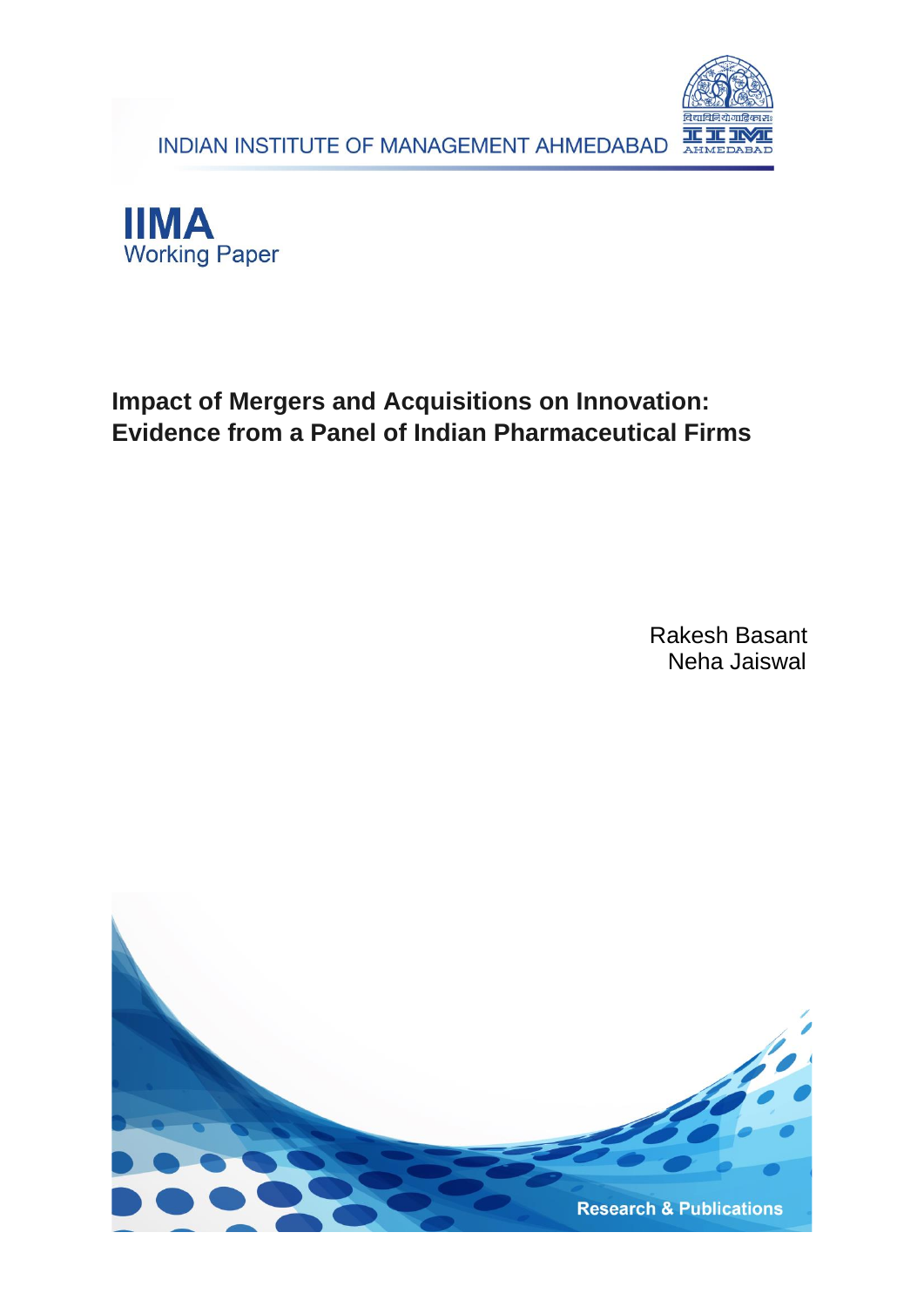**Research & Publications W. P. No. 2022-01-01**

# **Impact of Mergers and Acquisitions on Innovation: Evidence from a Panel of Indian Pharmaceutical Firms**

Rakesh Basant Neha Jaiswal

 **January 2022**

The main objective of the working paper series of the IIMA is to help faculty members, research staff and doctoral students to speedily share their research findings with professional colleagues and test their research findings at the pre-publication stage. IIMA is committed to maintain academic freedom. The opinion(s), view(s) and conclusion(s) expressed in the working paper are those of the authors and not that of IIMA.



INDIAN INSTITUTE OF MANAGEMENT AHMEDABAD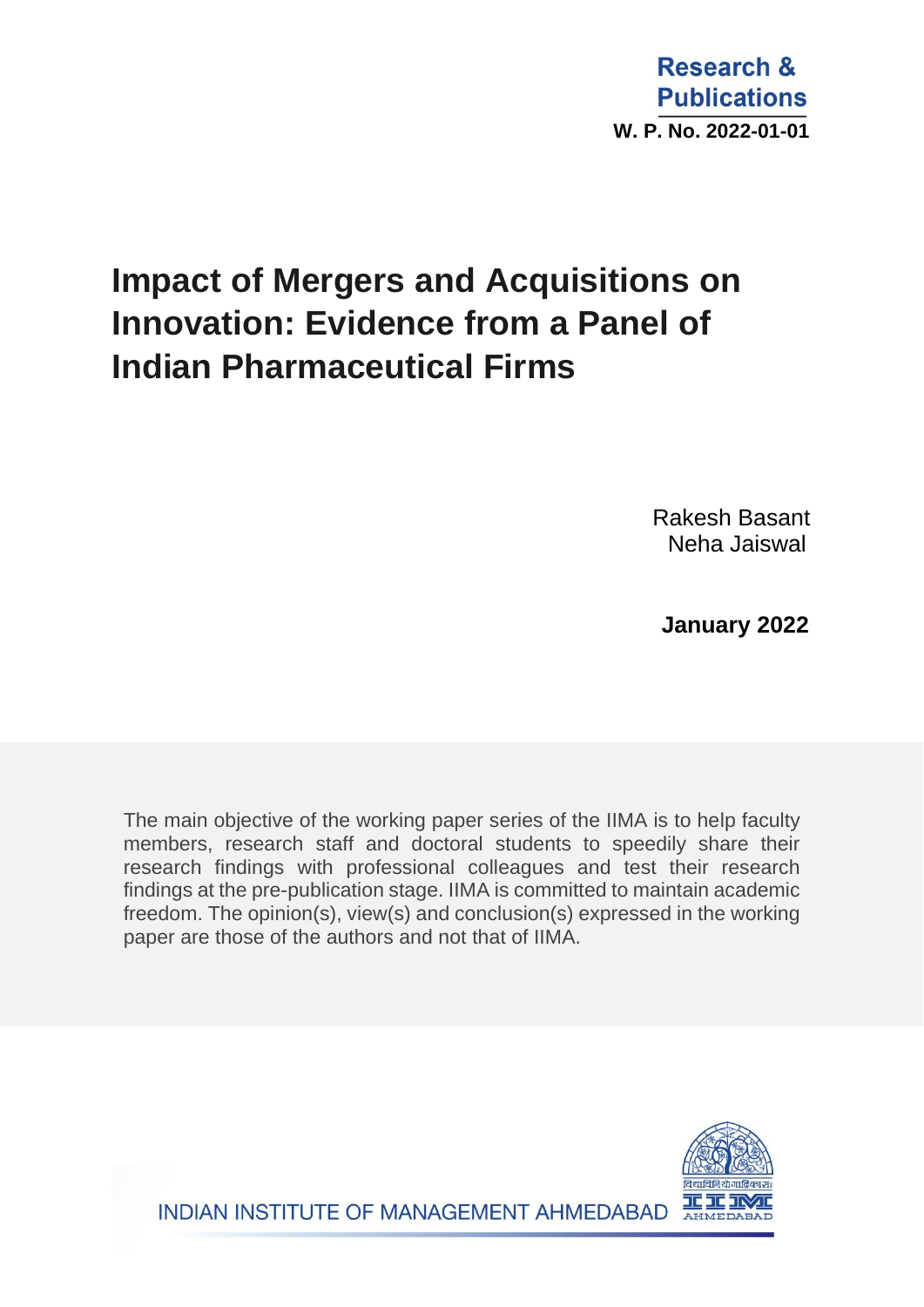# **Impact of Mergers and Acquisitions on Innovation: Evidence from a Panel of Indian Pharmaceutical Firms**

Rakesh Basant<sup>a</sup> and Neha Jaiswal<sup>b</sup>

#### *Abstract*

Based on the literature, the paper identifies processes that get initiated post an M&A event and affect the acquiring firm's innovation efforts. We apply panel fixed effects estimation techniques to analyze the individual impact of mergers and acquisitions on R&D intensity of acquiring firms using data for 217 publically listed Indian pharmaceutical firms (both acquirers and non-acquirers) during 1999-2018. The study finds that acquisitions rather than mergers provide impetus to R&D in the acquiring firms. This suggests that these two combinations – mergers and acquisitions - do not unleash the same type of innovation activity related processes in the acquiring firm. Results also show that when mergers or acquisitions are combined with purchase of assets, they have a positive impact on R&D intensity. Purchase of assets when combined with M&A seem to provide access to relevant complementary assets that makes R&D activity profitable for the acquirer post the merger or acquisition event. Possibly, firms view purchase of assets as a strategy that is complementary to M&A strategies for enhancing innovation. The paper shows that impact of M&A on R&D takes time and it is useful to analyze the impact of mergers and acquisitions separately, rather than combining the two together.

Keywords: Mergers; Acquisitions; Complementary Assets; R&D; Innovation; Indian Pharmaceutical Industry

a,b Indian Institute of Management, Vastrapur Ahmedabad 380 015, India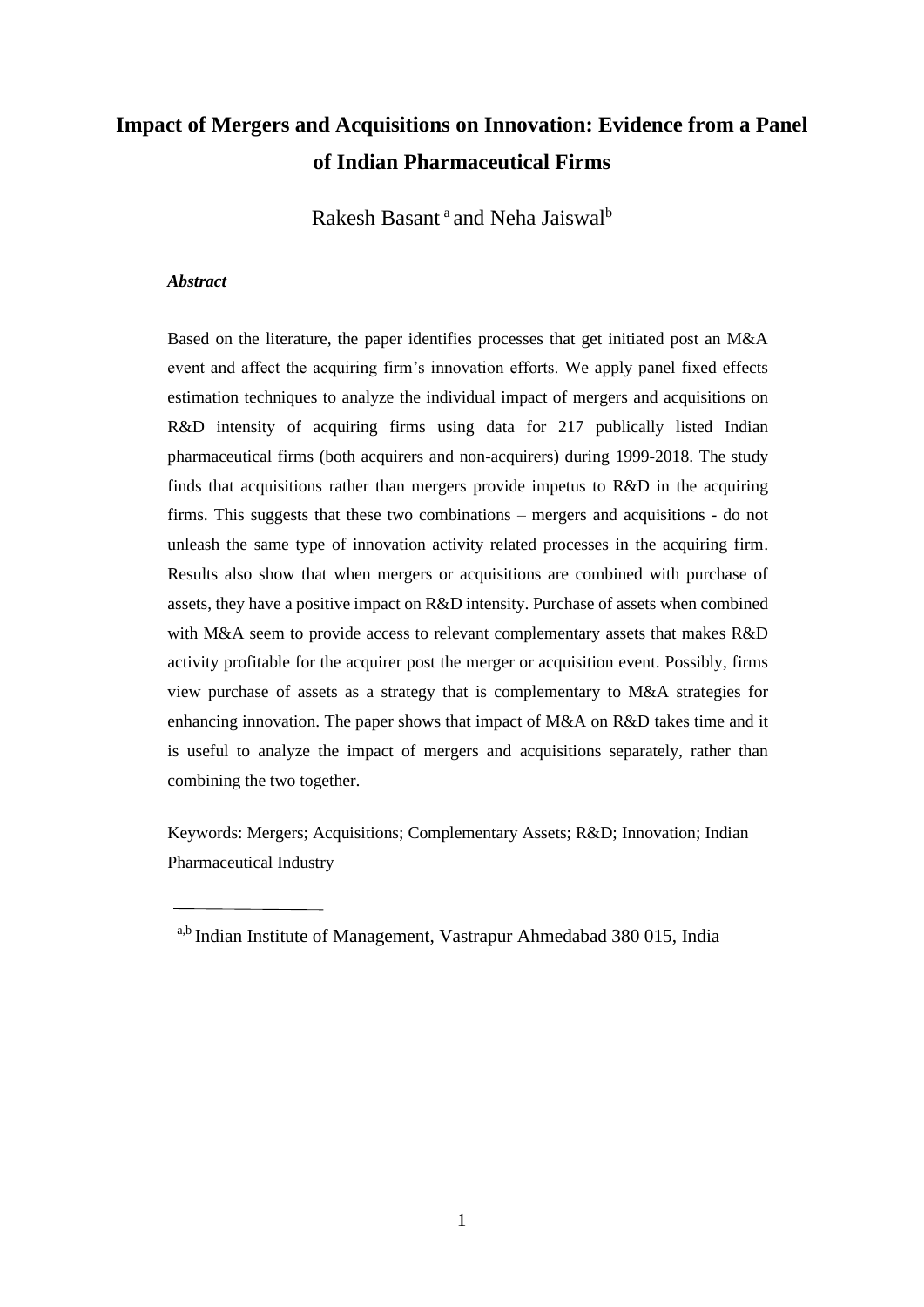#### **1. Introduction**

Typically, mergers and acquisitions (M&A) result in an increase in market concentration and can lead to lower levels of competition. Competition authorities, therefore, often view them with suspicion. This perspective can get moderated if M&A activity increases innovation and thereby the possibility of higher dynamic efficiency, despite resulting in a more concentrated market structure. There has been a long tradition of scholarship that explores the impact of competition on innovation but the results are mixed. The literature on the role of M&A on innovation is of somewhat recent origin but here again the relationship between the two is unclear. (Entezarkheir and Moshiri 2017; Szücs 2014). The present study contributes to the growing area of research on the impact of M&A on innovation among acquiring firms by analyzing data from an unbalanced panel of 217 publicly traded Indian pharmaceuticals firms.

Our effort is distinct from earlier studies in three ways. One, we distinguish between the impact of *mergers* from that of acquisition of shares (henceforth *acquisitions*) and acquisition of assets (henceforth *purchase of assets*)<sup>1</sup>, on innovation activity. Consequently, unlike earlier studies, instead of viewing M&A as a singular strategy, we posit that mergers, acquisitions and purchase of assets can be three distinct strategies with differential impact on innovation. (Zhao, Lin, and Hao 2019). Two, recognizing that complementary assets can help firms benefit from innovation (Teece 1986) and thereby create incentives for more R&D, we examine if purchase of assets together with other M&A transactions has an impact on innovation efforts of such firms. Three, we recognize that the impact of M&A on innovative activity may take time as restructuring of R&D through M&A can be protracted in nature and take a number of years to complete (Szücs 2014). Consequently, imposing any specific lag structure on this relationship may be misleading. Instead of specific year dummies, we use the post-event dummy method to partly address this issue.

We focus on the impact of M&A on innovation efforts as captured by the focal (acquiring) firm's R&D expenditures. Researchers in the past have used various measures of innovation inputs and outputs while examining the impact of M&A on innovation. Studies using innovation inputs typically use R&D expenditures (Bertrand 2009; Phillips and Zhdanov 2013; Desyllas and Hughes 2010), while those using innovation outputs utilize variables like patent counts, patent citations and new product announcements (Cloodt, Hagedoorn, and Van Kranenburg 2006; Ahuja and Katila 2001). Szucs (2014) suggests that any of these measures can be used as there is unlikely to be a major systematic disparity between innovation inputs and outputs, especially in hi-tech sectors (Hagedoorn and Cloodt 2003). However, insofar as outcomes of any innovation effort are uncertain and dependent on a variety of factors, a focus on R&D expenditures helps understand if M&A activity results in firms allocating more resources to generate innovations.

The context of the Indian pharmaceutical sector for our analysis is quite appropriate. With the implementation of a TRIPS compatible IPR regime in India, pharma industry has seen a significant improvement in the appropriability conditions. Unlike earlier when only process patents were granted, patenting of both products and processes is now possible. With the tightening of the appropriability regime, Indian pharma firms have been more actively engaged in innovation related activities (Ray and Ray 2021). The sector has also seen a lot of M&A activity in recent years (Sahu and Agarwal 2017). A better understanding of the impact of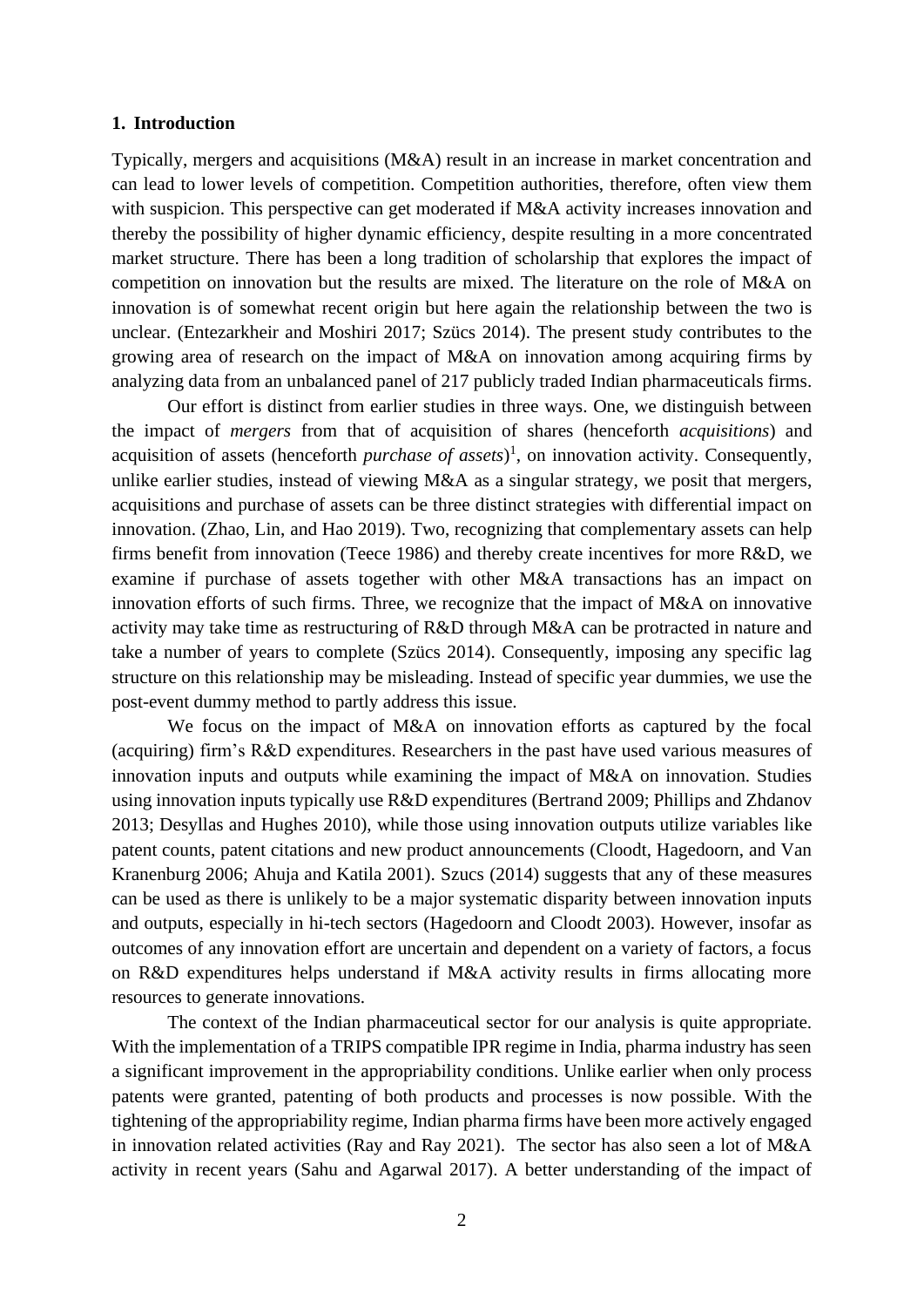M&A on innovation activity in the changed institutional context would be quite useful for the policy makers.

The study finds that acquisitions rather than mergers provide impetus to innovation activities in the acquiring firms. The purchase of assets alone does not create any substantial impact on innovation efforts unless complemented with mergers or acquisitions. Evidently, purchase of assets when combined with M&A provide access to relevant complementary assets that make R&D activity profitable. Firms seem to view purchase of assets as a strategy that is complementary to M&A strategies for enhancing innovation.

The rest of the paper is divided into five sections. The next section provides a brief review of literature to spell out a few relationships that this paper explores. Section 3 discusses the econometric model that has been estimated along with the data used for estimation. The results of various estimated models along with robustness tests undertaken by us and their results are discussed in Section 4. The final section makes some concluding observations.

# **2. Literature Review**

As mentioned, studies on the impact of M&A on innovation have looked at both innovation inputs and outputs. While our empirical analysis explores the impact on innovation inputs (R&D expenditure intensity), this section draws insights from studies that examine the impact of M&A on both innovation inputs and outcomes. A variety of mechanisms that can underline the impact of M&A on innovation have been identified:

- i. *Economies of Scale and Scope and Synergies in Knowledge Bases:* M&A can help participating firms reap economies of scale and scope and thereby reduce duplication of innovation efforts. Post M&A, reorganization and rationalization of acquired R&D operations to reap such economies can affect R&D intensity as well as its productivity (Colombo and Rabbiosi 2014). This may result in lower innovation *inputs* (Szücs 2014). Knowledge synergies between the merging entities can add to this effect due to intra-firm knowledge spillovers (Ornaghi 2009). However, M&As can also lead to diseconomies if the organizational structure becomes cumbersome after the M&A transaction (Szücs 2014). In case M&A activity results in multiple divisions within the merged/acquired entity, firms may not be able to motivate their researchers to collaborate in risky ventures due to information asymmetry and agency problems (Rajan, Servaes, and Zingales 2000; Entezarkheir and Moshiri 2017);
- ii. *Changes in Appropriability Conditions:* Post the M&A transaction, if for any reason appropriability conditions improve for the merged entity and/or for the acquiring firm, the incentives to do R&D will be higher (Szücs 2014). This can also provide higher incentives to increase innovation outputs – patenting and/or introduction of new products and processes in the market. Post M&A, higher appropriability can arise from a unique combination of knowledge bases which are tacit in nature and therefore difficult to imitate. It can also emerge from a unique bundle of patents (and other IP like brands) owned by transacting parties which enhances legal and market appropriability;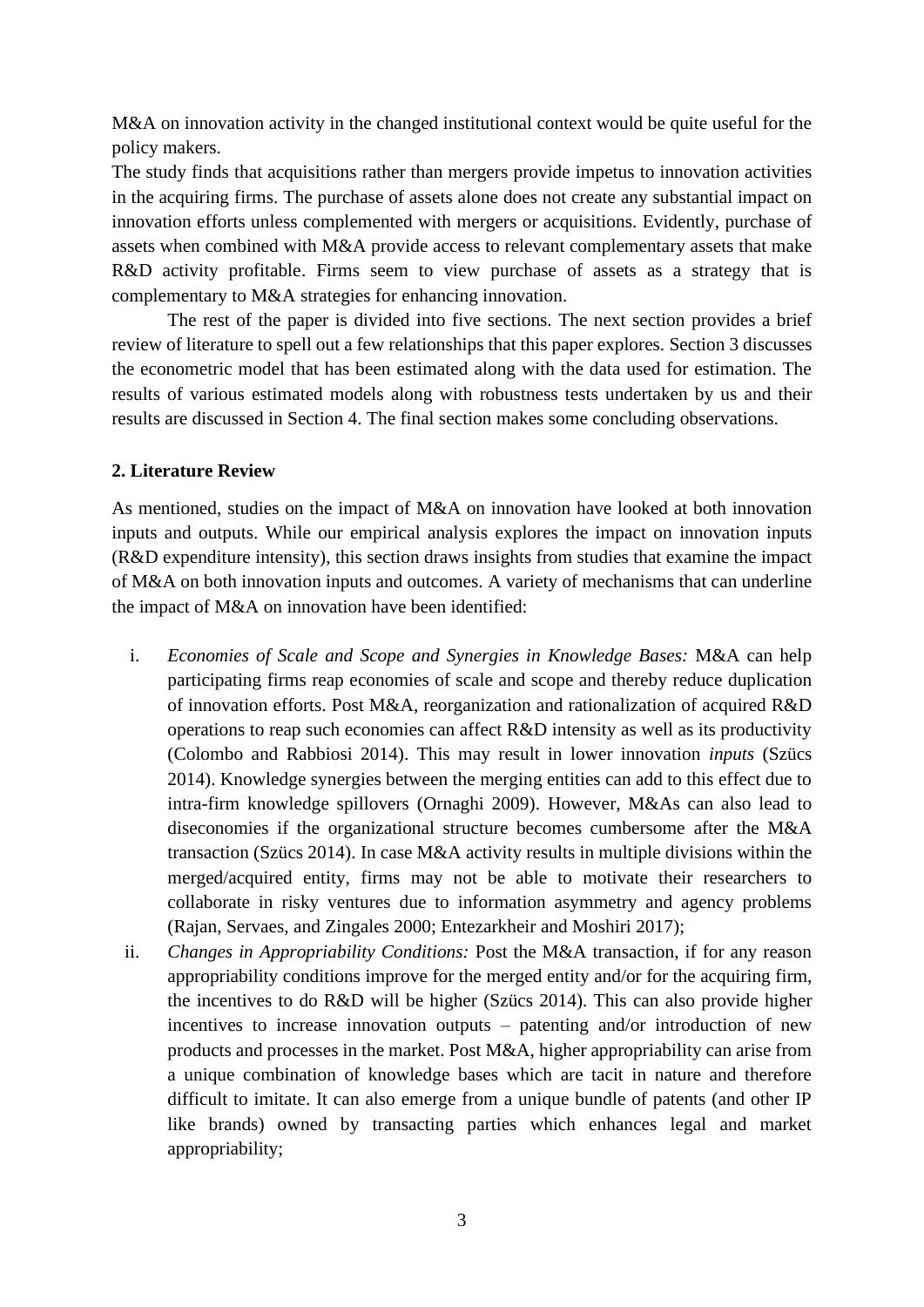- iii. *Changes in the Nature of Competition:* The impact of M&A on market competition also affects incentives to innovate but the innovation-competition links do not show a consistent pattern. If M&A results in higher market power for the merged/acquiring entity, the incentives to increase innovation activity (*inputs*) may increase (Szücs 2014). However, a study of recent cases from US and EU concludes that absent synergies, a merger between significant rival innovators can cause a decline in innovation (Federico, Scott Morton, and Shapiro 2020). This is in line with Federico, Langus, and Valletti (2017) argument that mergers reduce the incentive to innovate among the merging firms.
- iv. *Access to Complementary Assets:* In cases where M&A activity is able to effectively combine complementary assets (knowledge, manufacturing, marketing and distribution etc.), the incentives to innovate may increase as common ownership of these assets reduces hold-up problems and under-investment due to incomplete contracting. Thus, better access to relevant complementary assets may help firms to profit from innovation and therefore increase *both* innovation *inputs* and *outputs*.(Rhodes-Kropf and Robinson 2008; Entezarkheir and Moshiri 2017); and
- v. *Managerial Focus and Financial Constraints:* During the pre and post-M&A period, the managers may be too busy to pay much attention to R&D projects (Bertrand 2009). Besides, the financial expenditures incurred in the M&A activity may reduce the resources available for R&D in the post-M&A period and make managers risk averse, especially if the finances were raised through debt. (Szücs 2014; Hitt et al. 1996) Consequently, firm's focus on *both* innovation *inputs* and *outputs* might decline (Ornaghi 2009; Hitt et al. 1991).

Given that most of these mechanisms are often simultaneously at work, it is difficult to predict the overall impact of M&A on innovation as it will depend on the relative dominance of the various processes. Moreover, available studies have highlighted that reality is even more complex than what is captured in the five mechanisms summarized above. We note these insights below, even though we are not able to effectively capture many of these complexities in our empirical exercise.

# *2.1. Mergers vs. Acquisitions vs. Purchase of Assets*

As mentioned, most studies that analyze the impact of M&A on innovation do not distinguish between mergers, acquisitions and purchase of assets. Typically, studies combine first two types of M&A activities and do not consider the third one. A merger involves combining a firm with the target and formation of a merged entity post-merger. Acquisitions or purchase of assets does not involve such a combination. Given the five processes identified above, one can argue that their importance is likely to vary across these three types of M&A activities. It is likely that issues relating to economies of scale and scope and managerial focus may be more salient in the case of mergers as compared to acquisitions. It is, therefore, relevant to disentangle the effect of the three types of M&A activity on innovation. Table 1 summarizes some studies that focus on mergers, acquisitions, purchase of assets or on M&A as whole. Differences in methodologies, contexts etc., make comparisons of results across studies difficult. However, it is striking to note that broadly, while mergers have a negative impact on innovation, the impact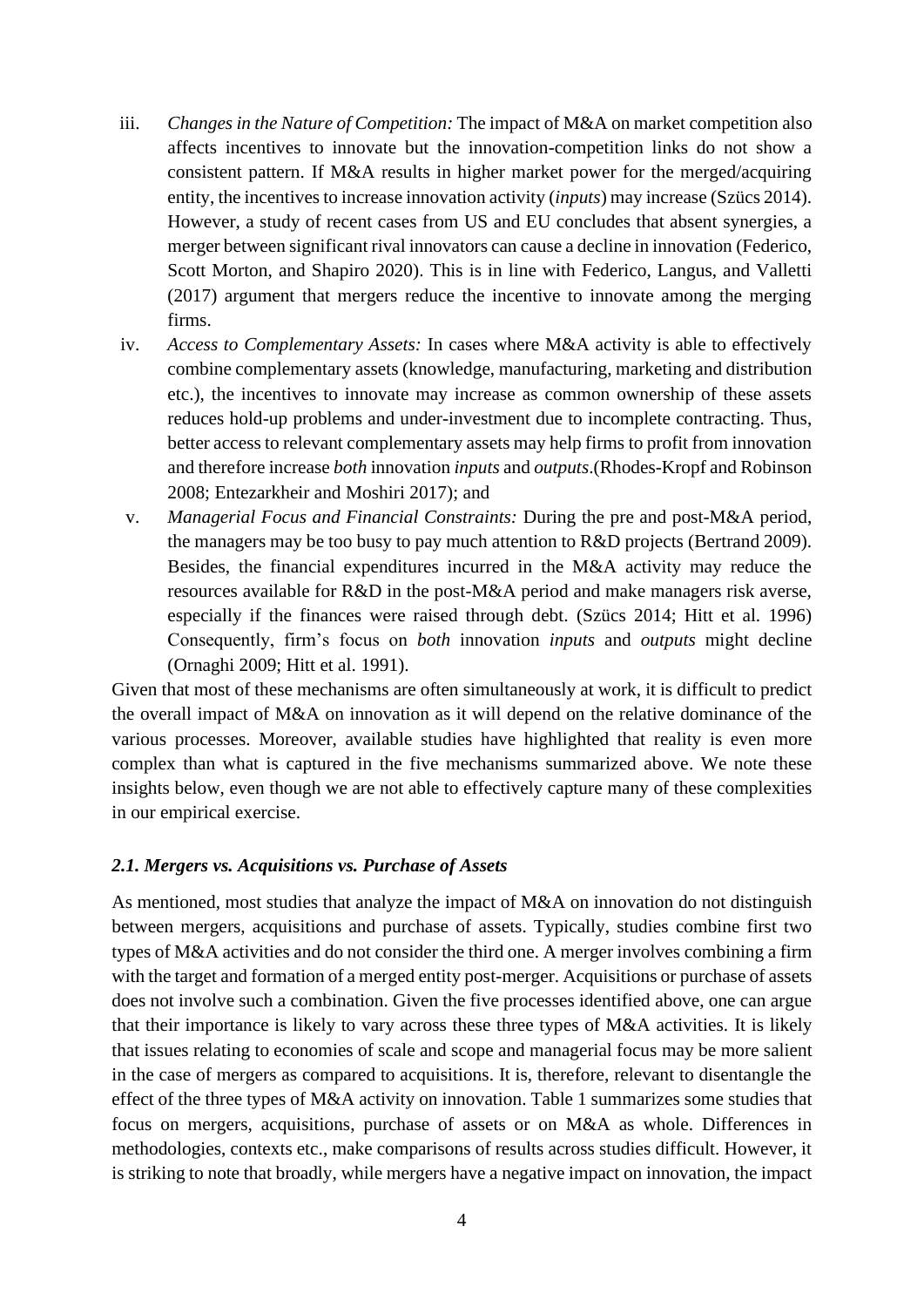of acquisitions and purchase of assets is positive. In cases where different types of M&A are taken together, the effect is positive in some cases and negative in others.

In this study we explore if innovation activities are affected differently by the three types of M&A activities. For each type of M&A activity, the effect on innovation can get affected by a variety of other factors.

#### *2.2. Characteristics of M&A*

Apart from the three types of M&A activity discussed above, several other features of this activity have been distinguished in the literature. For example, the categories defined by Miozzo, DiVito, and Desyllas (2016) in the context of the pharmaceutical industry are essentially based on strategic intent: (i) technology-enhancing combinations; (ii) capabilitiesenhancing knowledge base combinations; (iii) technology and capabilities enhancing combinations; and (iv) non-technological and non-capabilities-enhancing combinations. The technology and capability enhancing acquisitions seek knowledge or complementary assets creating scope for R&D, whereas others are largely intended to reduce costs, risks and competition. In a study, where the authors are able to distinguish between technological and non-technological mergers for a large number of firms, it is found that while technological M&As have a positive effect on innovation performance (in terms of patenting) of the acquiring firms, the effect of non-technological M&As is negative. (Ma & Liu, 2017).

Another set of studies have focused on *domestic vs. cross-border* (foreign) M&As. Stiebale (2013) studied the impact of cross-border acquisitions on R&D expenditures of the acquiring firms in Germany. The study finds that as compared to others (engaged in *domestic* M&A as well as those who do not participate in M&A), firms engaged in *cross-border* acquisitions have higher R&D intensity. In fact, firms' engagement in cross-border acquisitions raises their average R&D intensity by 1.5 percentage points. In an exercise for European firms, Stiebale (2016) finds that the results are the same not only for R&D intensity but also for patenting; post-acquisition, the merged entity is more innovation active than others. Higher innovation activity in the merged entity is driven by the *acquirer* while the *target's* innovation declines. Results suggest that post M&A, R&D activity moves to a more efficient location, that of the acquirer. Contrary to these findings, in a study on the effect of foreign acquisitions on French manufacturing firms, Bertrand (2009) finds that the R&D intensity of *target* firms increases after acquisitions. Evidently, the efficiency gains associated with increased R&D by target firms counterbalances various costs. The author observes that acquisitions are useful to gain access to specific know-how with the objective of technology sourcing from target firms and overseas R&D development. This in turn helps building the R&D capability of the target firm.

Other categories of M&A are horizontal, vertical or conglomerate and each seems to have different impacts in terms of innovation activity. In a theoretical model, Federico, Langus, and Valletti (2017) analyse the impact of a merger on firms' incentives to innovate. They argue that while the merging parties decrease their innovation efforts post-merger, the outsiders to the merger increase their effort. Extending that model, Denicolò and Polo (2018), however, suggest that *[horizontal](https://www.sciencedirect.com/topics/economics-econometrics-and-finance/horizontal-integration)* mergers may actually spur innovation *output* by reducing duplication of R&D efforts. If the value of innovations is high and the returns to R&D are not diminishing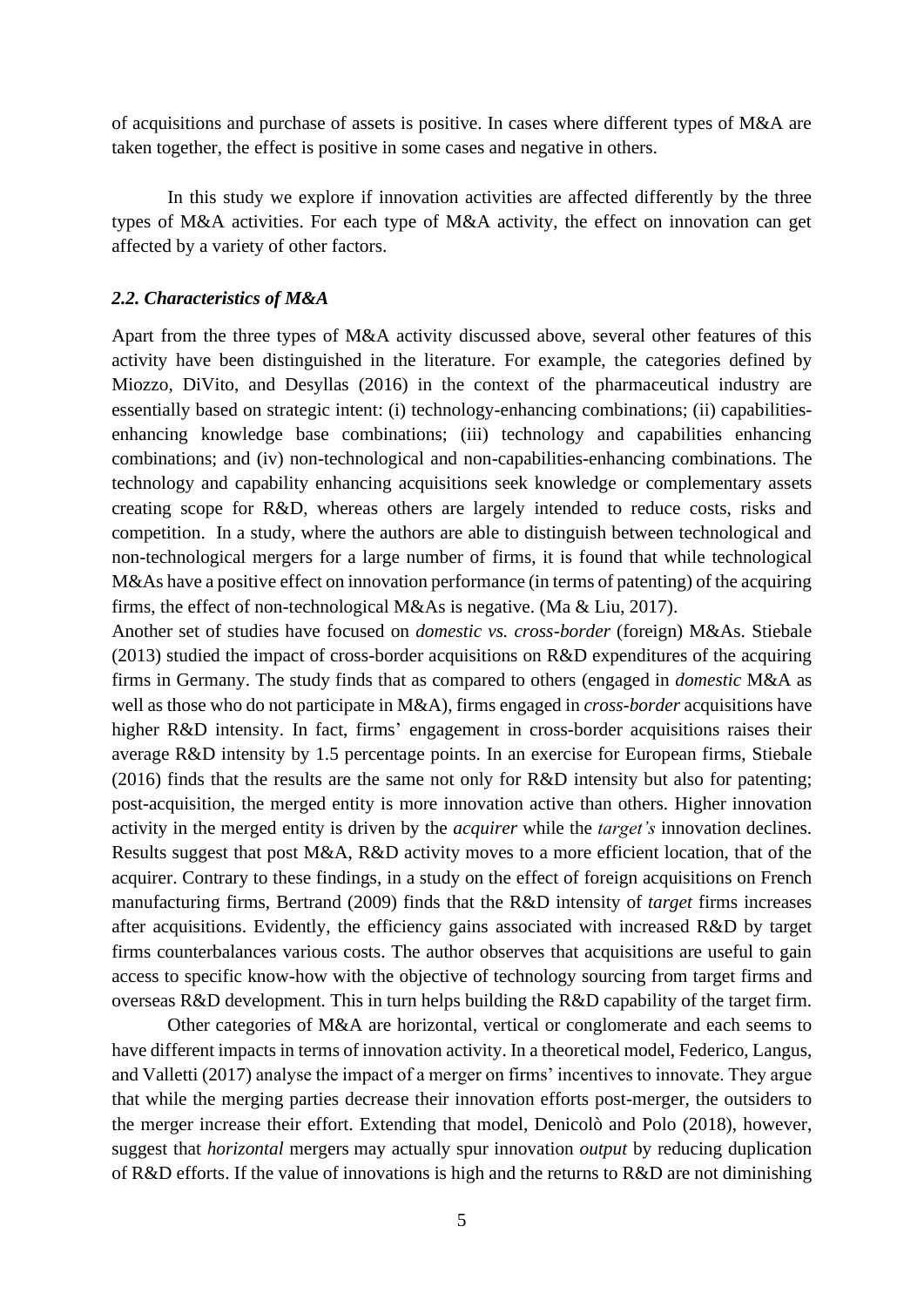rapidly, *horizontal* mergers are more likely to spur innovation. Effectively, these models are able to separate the effect on R&D efforts and innovation outcomes. In the model for horizontal mergers, R&D may decline or increase depending on the balance of two forces – reduction in R&D due to prevention of duplication and increase in R&D due to economies of scale. Innovation outputs, however, are expected to increase as a consequence of M&A activity if it is horizontal in nature.

Ornaghi (2009) studies the effect of mergers in pharmaceutical industry on R&D activity of the consolidated firm and to understand the relationship between the pre-merger relatedness of the firm with its post-merger performance. The results show that higher technological relatedness does not result in higher R&D expenditures. Ma and Liu (2017) also find horizontal and conglomerate M&As to negatively affect innovation output while vertical M&As do not have any significant impact. These relationships are found to be mediated by the degree of technology overlaps between transacting firms<sup>2</sup>. Another important characteristic of the M&A activity is the size of the transaction. Zhao, Lin, and Hao (2019) analyze the effect of size of M&A transaction on post-acquisition innovation output and find an inverted Ushaped relationship between M&A size and innovation performance. Moreover, postacquisition R&D investment positively moderates this relationship.

#### *2.3. Characteristics of Transacting Firms (Acquirers vs. Targets)*

Entezarkheir & Moshiri (2017) show that the effect of mergers on innovation is conditional on market share of the merging firms. Firms with larger market share have greater resources to introduce innovation. Other studies have also suggested that firms with higher market share tend to have intangible assets of higher value which results in dominant firms having greater incentives to innovate as they can reap higher rates of returns in their R&D investments (Ceccagnoli 2009).

As discussed, the effect of technological and non-technological acquisitions on the innovation performance are likely to be different. But characteristics of transacting firms can affect the impact on innovation *within* technological and non-technological M&As. For example, in the study by Stiebale (2016), the impact on innovation for the acquirer is the maximum where the pre-acquisition patent stock is large for both the acquirer as well as the target.

An analysis of the impact on Indian acquiring firms, it was found that the absorptive capacity (measured by the previous year R&D intensity of the acquirer) is positively related to post-merger R&D intensity of the acquiring firm (Yadav 2021). The importance of absorptive capacity of acquiring firms is also brought out by Ahuja & Katila (2001) who show that the absolute and the relative size of the acquired knowledge base (typically measured through patent stocks of the acquiring and target firms) influences the impact of technological M&A on innovation. Their evidence suggests that in technological acquisitions absolute size of the acquired knowledge base positively affects the innovation output. But if the relative size of the knowledge base of the target (acquired) firm is high *vis-a-vis* the knowledge base of the acquiring firm, the impact on innovation output is negative, presumably because the acquiring firm does not have the requisite absorptive capacity to assimilate and build on the large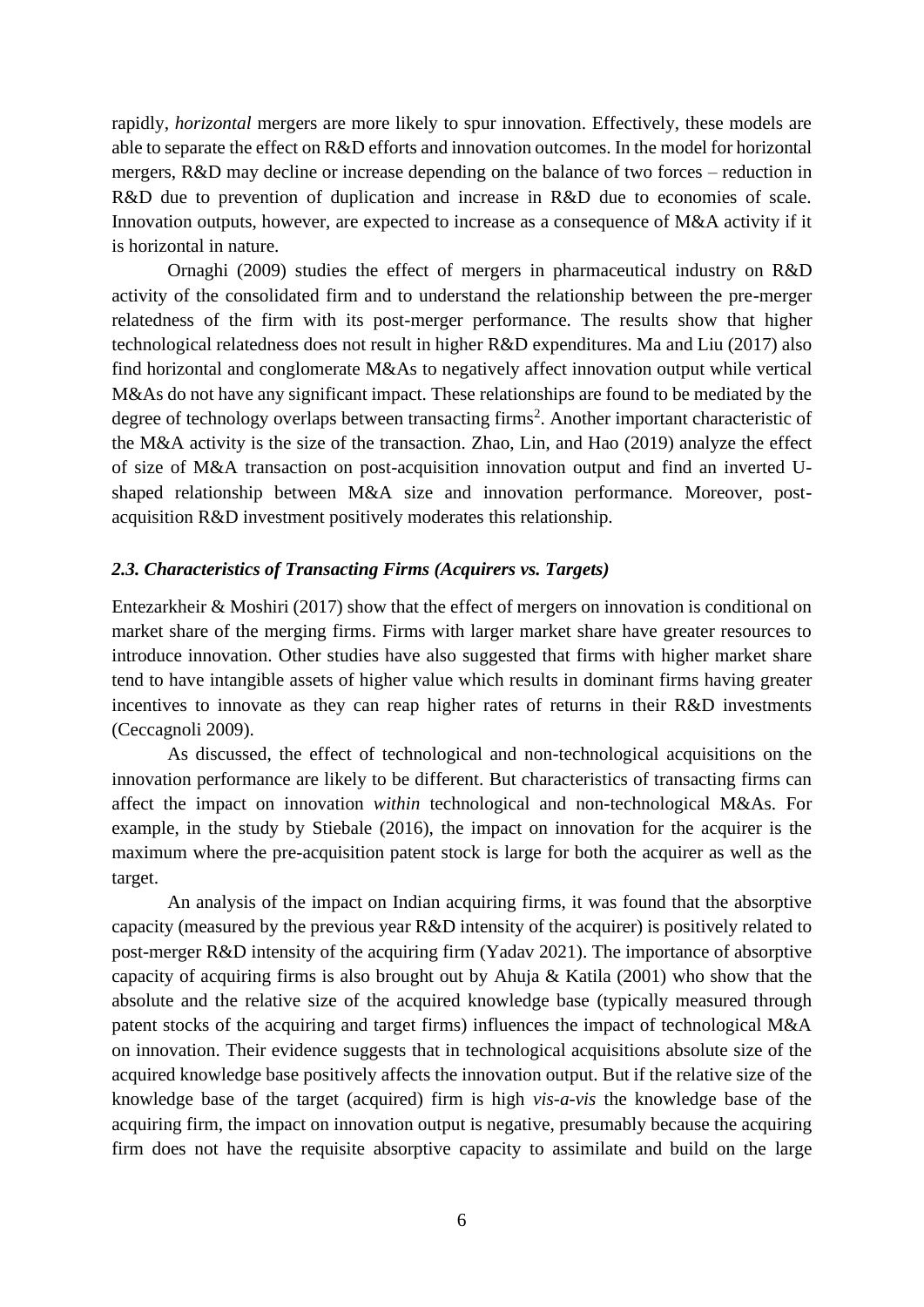acquired knowledge (Cohen and Levinthal 1990). Non-technological acquisitions do not have any impact on the innovative performance of the acquiring firm.

Haucap, Rasch, and Stiebale (2019) analyse how horizontal mergers in European pharmaceutical industry firms affect innovation of the merged entity and its non-merging competitors. They find that both patenting and R&D of the merged entity and its rivals decline significantly in the post-merger period. Moreover, it is found that negative effects of mergers on innovation are predominant in markets with high pre-merger R&D intensity and in technology fields with overlap in pre-merger innovation activities of merging and rival firms. In markets with lower R&D intensity, a merger can induce innovation in the merging entity as well in other competitors in the market. The study suggests that even situations where firms with overlapping technology fields merge, the impact on innovation may be affected by the technology intensity of the industry; the impact is likely to be positive when R&D intensity is low.

The relevance of the size of knowledge-stock acquired and the technology overlaps discussed above can also be seen through the lens of the complementary assets perspective. The results discussed above are indicative of the fact that the access to complementary innovative assets (knowledge stocks) of the target firms can be crucial for post-acquisition innovative outcomes.

## *2.4. Short vs. Long Term Effects*

Studies have highlighted the difference in short-run and the long-run outcomes of M&As on innovation. Apart from the time taken to absorb, assimilate and synergize the knowledge of the target firm with their own knowledge base to innovate, the impact on innovation in the long run is likely to depend on the generative appropriability of the M&A activity. Ahuja, Lampert, and Novelli (2013) distinguish between *primary* appropriability and *generative* appropriability. While the former refers to profiting from investments in a specific innovation (as discussed in Teece, 1986), the latter refers to a firm's ability to capture a significant share of future innovations (knowledge) spawned by its existing innovations (knowledge). If firms are able to profit from multiple sequential innovations in the post M&A period, the long term effect on innovation would be high. Consequently, M&As with long-term goals tend to alter the ways in which the merging firms R&D evolves. Eisenman and Paruchuri (2019) empirically explore the effect of merger between two pharmaceutical firms of similar size on generative appropriability. The findings suggest that mergers help transacting firms recombine their knowledge from the other firm more than what they did before the merger.

Cloodt, Hagedoorn, and Van Kranenburg (2006) looked at the impact of technological and non-technological M&A on post-M&A innovative performance of the acquiring firm. While the non-technological M&A have a negative impact on the innovative performance of the acquiring firm, technology driven M&A tends to have a positive effect only during the initial year after which it tends to become negative. Consistent with Ahuja and Katila (2001), the study suggests that the target should be neither too similar nor unrelated in the knowledge base with the acquirer. It also shows that it takes time for the synergistic effect of M&A on innovation to show up.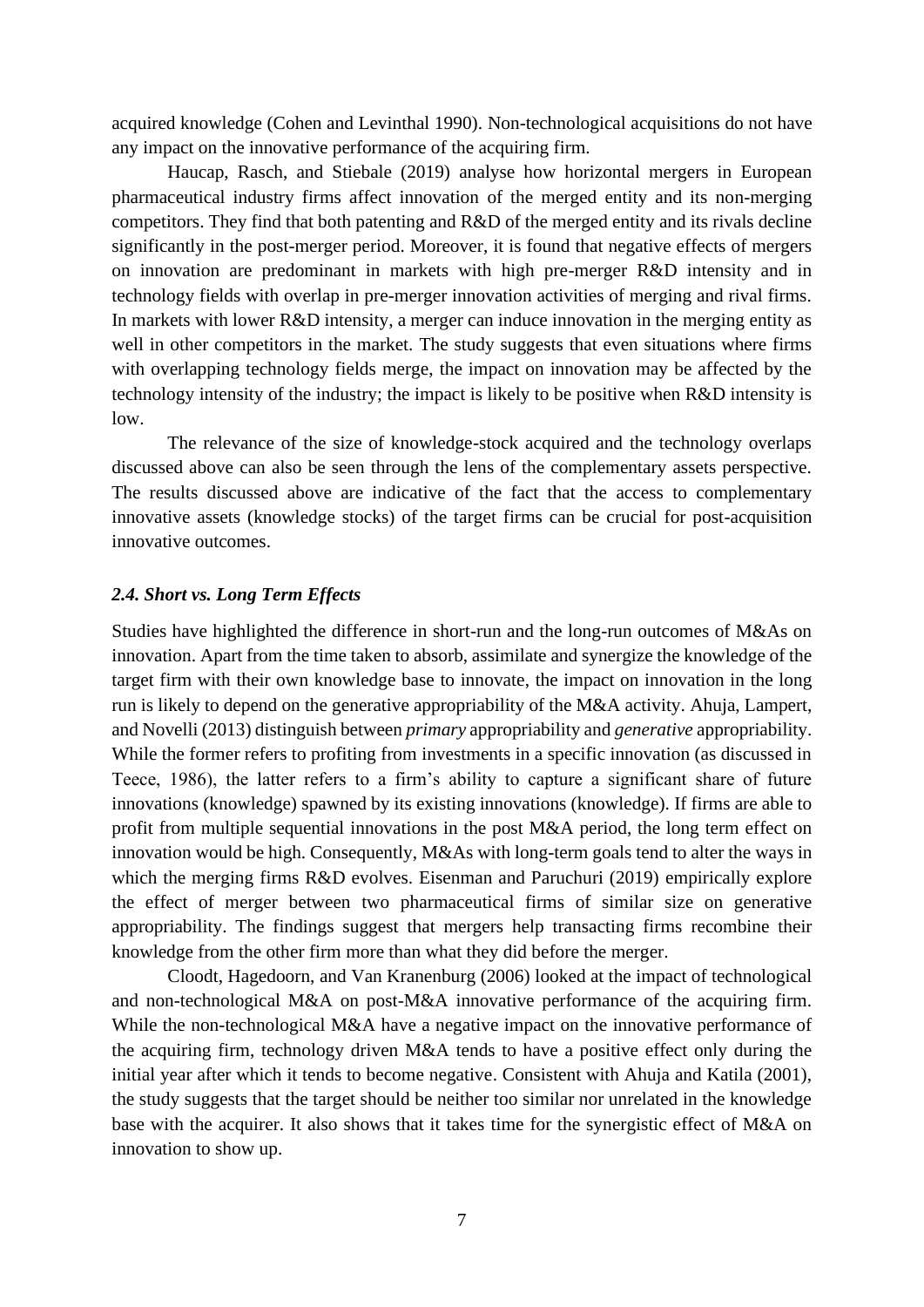Desyllas and Hughes (2010) examines the R&D performance of the high technology acquirers. The results suggest a negative effect of acquisitions on R&D intensity and R&D productivity for the very first year. Gradually, in the third year it changes, wherein acquisitions have a positive effect on R&D intensity whereas for R&D productivity the overall effect is neutral. The initial decline in R&D intensity is attributed to temporary restructuring costs, organizational disruptions and R&D routines followed by an acquisition. Entezarkheir and Moshiri (2017) also find short-run effects of merger on innovation are smaller as compared to the long-run effects.

#### *2.5. Impact on the Nature of R&D and Innovation*

So far, we did not focus on the characteristics of innovation inputs and outputs that might result from M&A activity. While most studies have used R&D expenditures and patents as input and output measures respectively while analyzing the impact of M&A on innovation, a few have also explored the heterogeneity in these innovation measures. Wagner's (2011) study of 50 largest firms within the US semi-conductor's industry finds a positive relationship between technology-related acquisitions and exploratory R&D while such acquisitions also do not reduce exploitative R&D. A study of selected M&A cases (Szücs 2014), however, found that the targets chosen were highly innovative firms but who had not commercially exploited their innovations. Post M&A, the innovation efforts of the target declined while the acquirer focused on R&D to exploit the innovations of the target.

There is also some evidence to suggest that M&A may have a differential effect on the quantity and quality of innovation outcomes. Valentini (2012) shows that M&A has a positive effect on firms' patent output but due to pressure of immediate results causes a decline in the patents' impact, originality and generality. The paper shows that the acquirer develops patents around the specific patents of the target firms which causes an increase in quantity but decrease in the quality of patents.

As is evident from the discussion in this section, the relationship between M&A and innovation is quite complex. Limited availability of relevant data does not allow researchers to empirically explore the various nuances discussed above. The next section specifies the relationships that we have been able to explore with the data available for the Indian pharmaceutical industry. The details of the data are also provided.

#### **3. Data and Model Specification**

#### *3.1. Data*

The study uses an unbalanced panel data-set on listed Indian pharmaceutical firms from 1998- 99 to 2018-19, compiled from the CMIE Prowess IQ database which provides financial as well as M&A data. The database has a separate segment on M&A which provides information on each M&A deal including name of the acquirer, deal type, date of announcement, target, cash consideration, acquirer & target country name and deal completion date. Three types of M&A deals are distinguished within the database: (i) Mergers; (ii) Acquisitions of Shares (acquisition); and (iii) Acquisitions of Assets (purchase of assets). Acquisitions comprises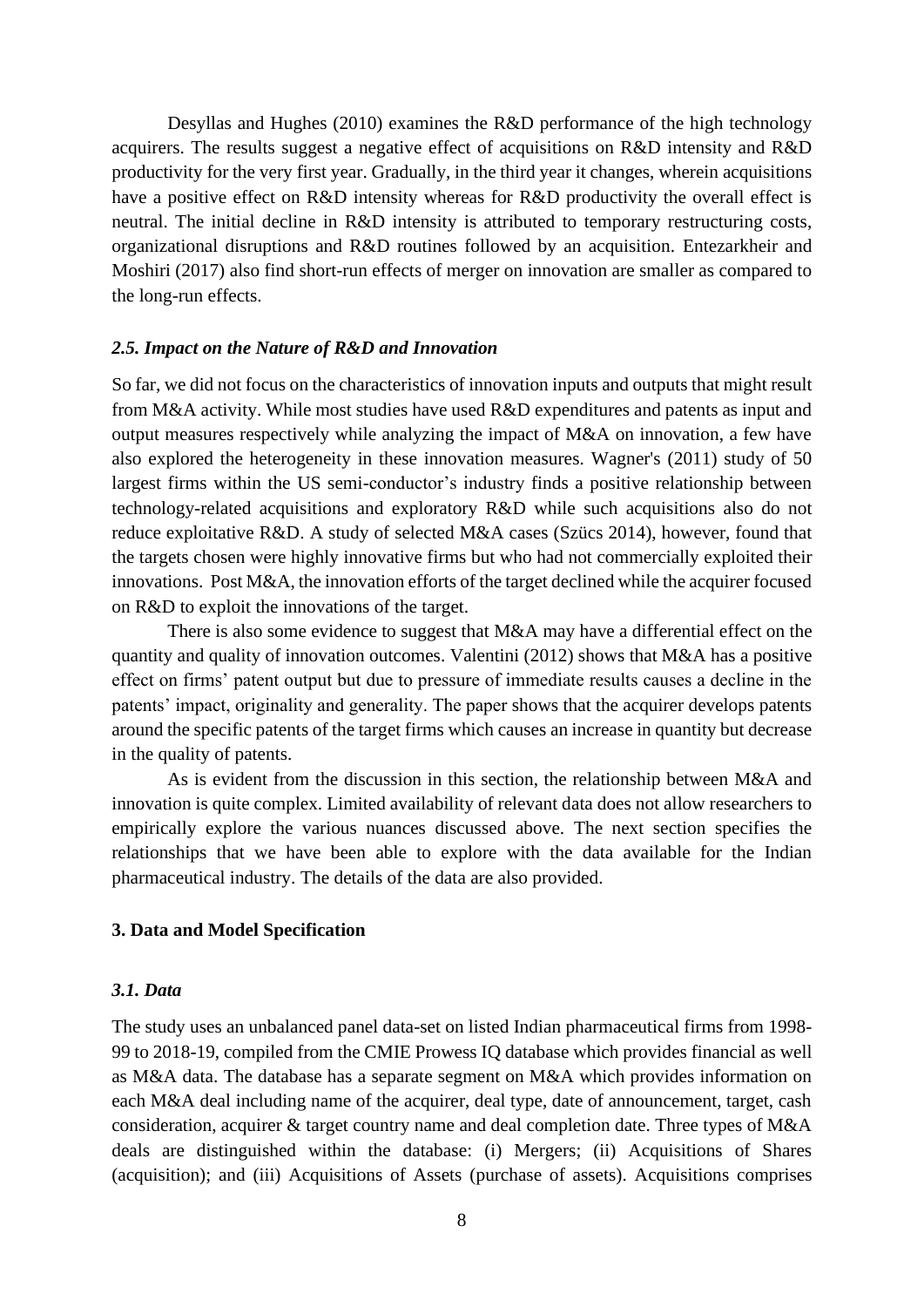acquisition of both minority and majority shares by the acquirer. While, purchase of assets are specific assets acquired by the acquirer. This could be in the form of API business, generic business, R&D unit, marketing and distribution, etc. of the target. Since our focus is on the impact of M&A activity, we have only considered *completed* deals; many deals that are *announced* do not materialize due to a variety of reasons. The financial information on the firms were matched with the M&A data. Due to the uneven nature of the data available for unlisted firms the analysis is restricted to an unbalanced panel of 217 listed firms with a total of 191 mergers and acquisitions and 38 purchase of assets. The sample includes firms who have participated in any M&A activity as well as those who have not. In the data on R&D expenditure, often zeros and missing observations cannot be distinguished. This has been crosschecked and corrected by hand-matching each data point with another financial database Capitaline AWS. Table 2 provides details of all the variables used in the analysis.

#### *3.2. Model Specification*

Previous studies have used various proxies to measure innovation at the firm level. Some of the recognized indicators of innovation are weighted patent-citation, patent counts, total factor productivity, absolute R&D expenditure and R&D intensity (Hagedoorn and Cloodt 2003; Stiebale 2016; Entezarkheir and Moshiri 2017; Ornaghi 2009; Stiebale and Reize 2011). While the first three are output measures, the remaining two capture innovation inputs. R&D expenditures measure the willingness and intent to innovate as compared to patents that measure the outcome of innovation activity undertaken by a firm (Szücs 2014). We use R&D expenditures to capture the innovation activity of a firm and analyze if M&A make an impact on this effort. While data to capture all the complexities discussed above is not available, we take account of some of the factors through control variables.

#### *3.2.1. Model I – Separating the Effects of Mergers and Acquisitions*

In order to analyze the impact of M&A activity on innovation efforts of the *acquiring* firm, the following base model has been estimated:

$$
R&D_{it} = \alpha_{it} + \beta_0 Merger_{it} + \beta_1 Aequistion_{it} + \beta_2 MarketShare_{it-1} + \beta_3 \text{FirmSize}_{it-1}
$$
\n
$$
+ \beta_4 \text{LernerIndex}_{it-1} + \beta_5 \text{Tradeopenness}_{it-1}
$$
\n
$$
+ u_{it}
$$
\n
$$
(1)
$$

Details of measures used for variables in the model are given in Table 2. Here, *R&Dit* measures the R&D intensity of the firm i, in the year t. As mentioned, we analyze the effects of mergers and acquisitions separately. Following Ornaghi (2009) and Entezarkheir & Moshiri (2017), we use *post-merger* and *post-acqusition* dummies to capture this effect. *Mergerit* is the post-merger dummy for merging firms and *Acquisition*<sub>it</sub> is the post-acquisition dummy for the acquirer, which take the value 1 for the ith firm for *all* the years *after* the merger or acquisition has been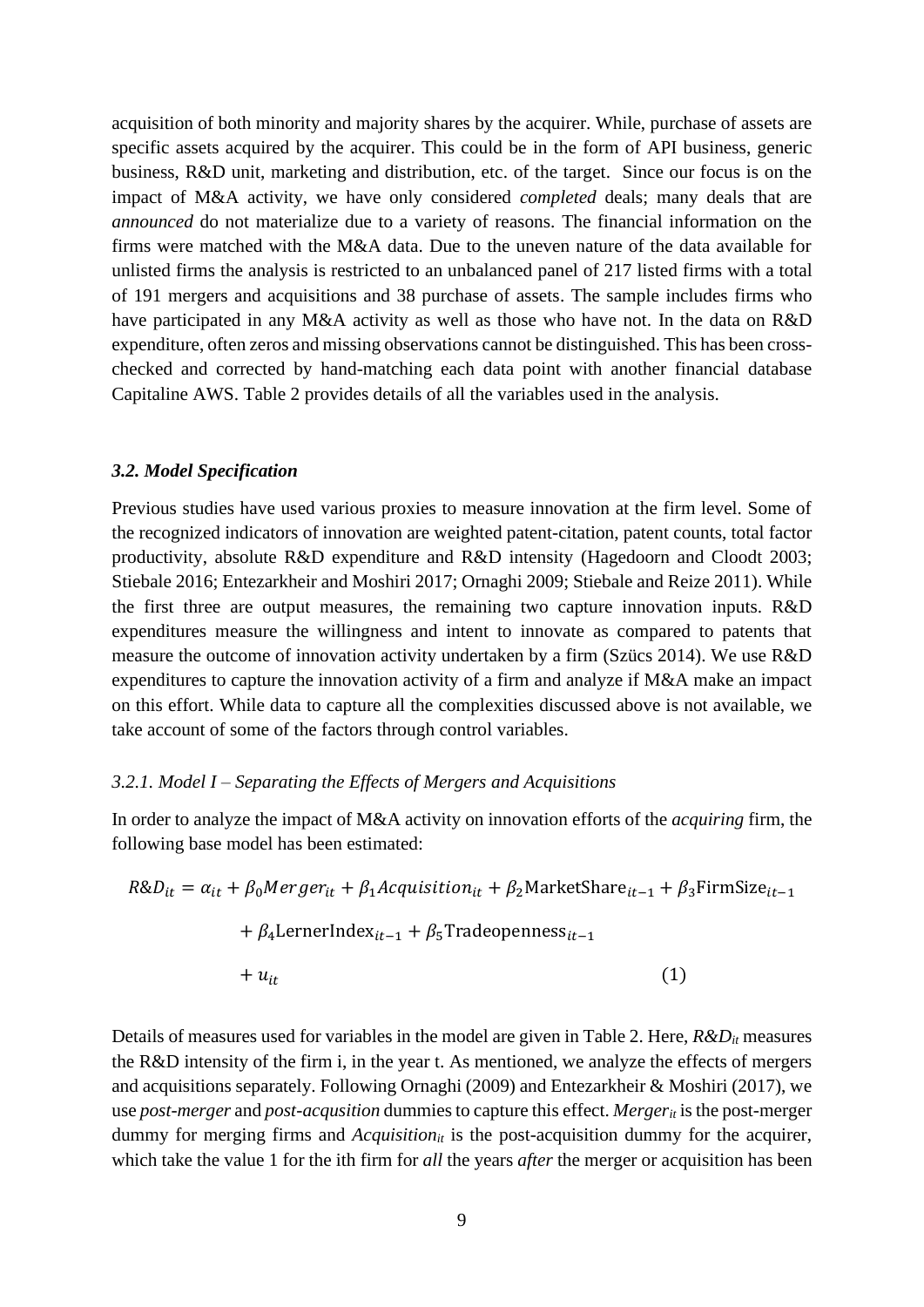completed. We, therefore posit that any M&A activity is likely to produce its effect over a number of years rather than in any one year. This dummy also assumes that the effects of M&A do not get manifested in the same year in which the event gets completed but starts to impact R&D from the subsequent period and this impact continues for a longer period of time. (Ornaghi, 2009) Such a dummy recognizes that restructuring of R&D is potentially a protracted activity which may take a number of years to complete after a M&A transaction has been completed (Szücs 2014).

Based on the discussion above and other studies, we use a few control variables (with a year's lag). Given the role of market share and monopoly power (competition) discussed in the last section, we control for the market share of the focal firm in the period t-1 (*MarketShareit-1*) (Stiebale 2013; Bertrand 2009; Entezarkheir and Moshiri 2017). Profitability is measured through the Lerner index (*LernerIndexit-1*) (Desyllas and Hughes 2010; Bertrand 2009; Szücs 2014). In addition, we control for firm size (*FirmSizeit-1*) (Hitt et al. 1991; Ahuja and Katila 2001; Bertrand 2009; Desyllas and Hughes 2010; Cefis and Marsili 2015; Zhao, Lin, and Hao 2019) and trade openness for the firm i during the period t-1 (*Tradeopennessit-1*). Since firm size partly captures availability of resources, several studies have used it as a determinant of innovation (Cefis and Marsili 2015; Entezarkheir and Moshiri 2017). Its role has been studied even in the context of M&A (Phillips and Zhdanov 2013). In an open economy, even a focal firm with a large market share is likely to face competition and the trade openness variable has been used to capture market contestability.

Once we recognize that mergers and acquisitions as two different strategies and that combining the two for analytical purposes might result in losing some insights, we need to hypothesize how the impact of the two strategies on innovation activities might be different. Unlike mergers, acquisitions do not necessarily result in the acquiring firm getting controlling stake, providing it access to *all* resources of the target. However, acquisitions might align the incentives of the transacting parties, facilitate knowledge sharing and reduce transaction costs for innovation related activities between the parties. Prima facie, therefore, the five broad processes identified in the last section that might affect R&D as a result of M&A activity, are likely to be more dominant in the case of mergers than for acquisitions. For example, the possibility of reaping economies of scale and scope and/or synergies will be much higher for a merger as all the innovation activities will now be part of one organization. Similarly, firms' ability to meaningfully combine unique resources of the merging entities to enhance appropriability is also likely to be higher in the case of a merger than in cases involving only acquisitions. Mergers will also have a higher impact on market competition and on the lack of managerial focus as reorganization of the merged entity might take priority. Exceptions apart, access to complementary assets is also likely to be better for merged entities as compared to situations wherein the acquirer only owns part of the company through acquisitions. Availability of financial resources post M&A activity for managerial activity, will however depend on the costs incurred by the focal firm in the mergers or acquisitions. While the processes discussed will be more dominant for a merger situation, it is difficult to predict the impact of mergers and acquisitions on R&D separately. It is to be empirically explored. As, shown in Table 1, studies in the past have either focused only on mergers or acquisitions or analyzed the impact of both together. All the three are not analyzed in the same study. To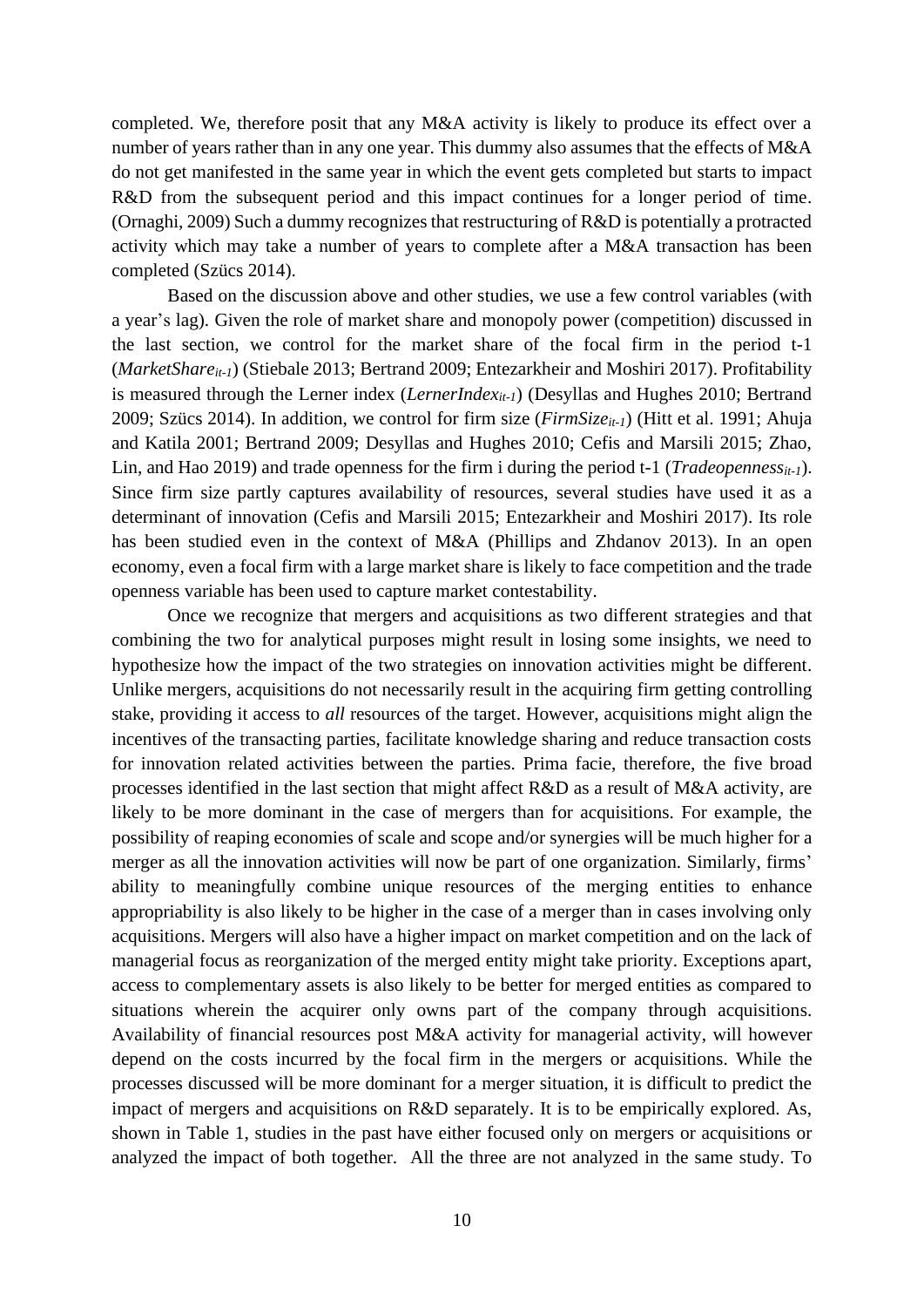analyze how our results would have been different if both mergers and acquisitions were combined together, a post-M&A dummy has been created for firms involved in *both* in mergers and acquisitions ( $M\&A_{it}$ ). Model I has also been estimated with this dummy replacing the separate mergers and acquisitions dummies as an independent variable.

#### *3.2.2. Model II – Exploring the Role of Complementary Assets*

As discussed, ownership or access to complementary assets can help profiting from innovation, thereby creating incentives for firms to undertake innovation efforts like R&D (Bei 2019). Mergers as well as acquisitions in another firm can provide access to certain complementary assets to the acquiring firm. However, firms also acquire assets without acquiring equity and these can potentially act as complementary assets to help take a firm's innovation to the market. In fact, firms might acquire such assets to improve their position with respect to complementary assets vis-à-vis their competitors. In other words, purchase of assets might be part of a larger strategy to acquire relevant complementary assets to enhance the value of the resources acquired through mergers and acquisitions. In such situations, purchase of assets becomes a strategy that is complementary to the M&A strategy. Alternatively, purchase of assets may be an independent strategy substituting, at times, for the M&A strategies involving equity transactions. Given this logic, firms that acquire equity as well as other assets are likely to have better access to complementary assets making R&D investments more valuable. We further add purchase of assets to the base model. As was the case with mergers and acquisitions, a post-purchase of assets dummy (*Assetsit*) has been added to capture its independent impact on R&D. In addition, this dummy has been interacted with post-merger and post-acquisition dummies (*Assetsit\*Mergerit*; *Assetsit\*Acquisitionit*) to explore if purchase of assets along with acquisition of equity has any effect on R&D efforts. In the same spirit, the combined effect of mergers, acquisitions and purchase of assets is also explored (*Assetsit\*Mergerit\*Acquisitionit*).

To control for unobserved heterogeneities among firms that might be due to time invariant firm characteristics and certain time-specific heterogeneities as well, firm fixed effects and time fixed effects have been used to estimate models (Entezarkheir and Moshiri 2017). We also check for multi-collinearity and find it is not a concern.

Studies have argued that the long term implications of M&A for innovation efforts may show up over a period of time and not immediately after the event. Early changes in R&D in the acquiring firm following an M&A activity can be due to consolidation of R&D efforts or due to investments to develop absorptive capacity to internalize target's R&D (Szücs 2014). A longer time frame will also capture better the manager's longer term's decisions vis-à-vis R&D expenditure post the M&A event (Bertrand 2009). Therefore, as a robustness check, we estimate the effect of mergers and acquisitions on R&D efforts of the acquirer by increasing the lag; instead of using post-event dummy immediately from the year of the event, we use dummies with longer gestation period. Post-merger and post-acquisition dummies with one, two and three-year lags have been introduced into the base model.

Table 3 provides the descriptive statistics. Firms in the sample vary significantly in terms of size and profitability. It is noteworthy that due to the non-availability of R&D data which is critical for our analysis, the number of firm-year observations declines significantly.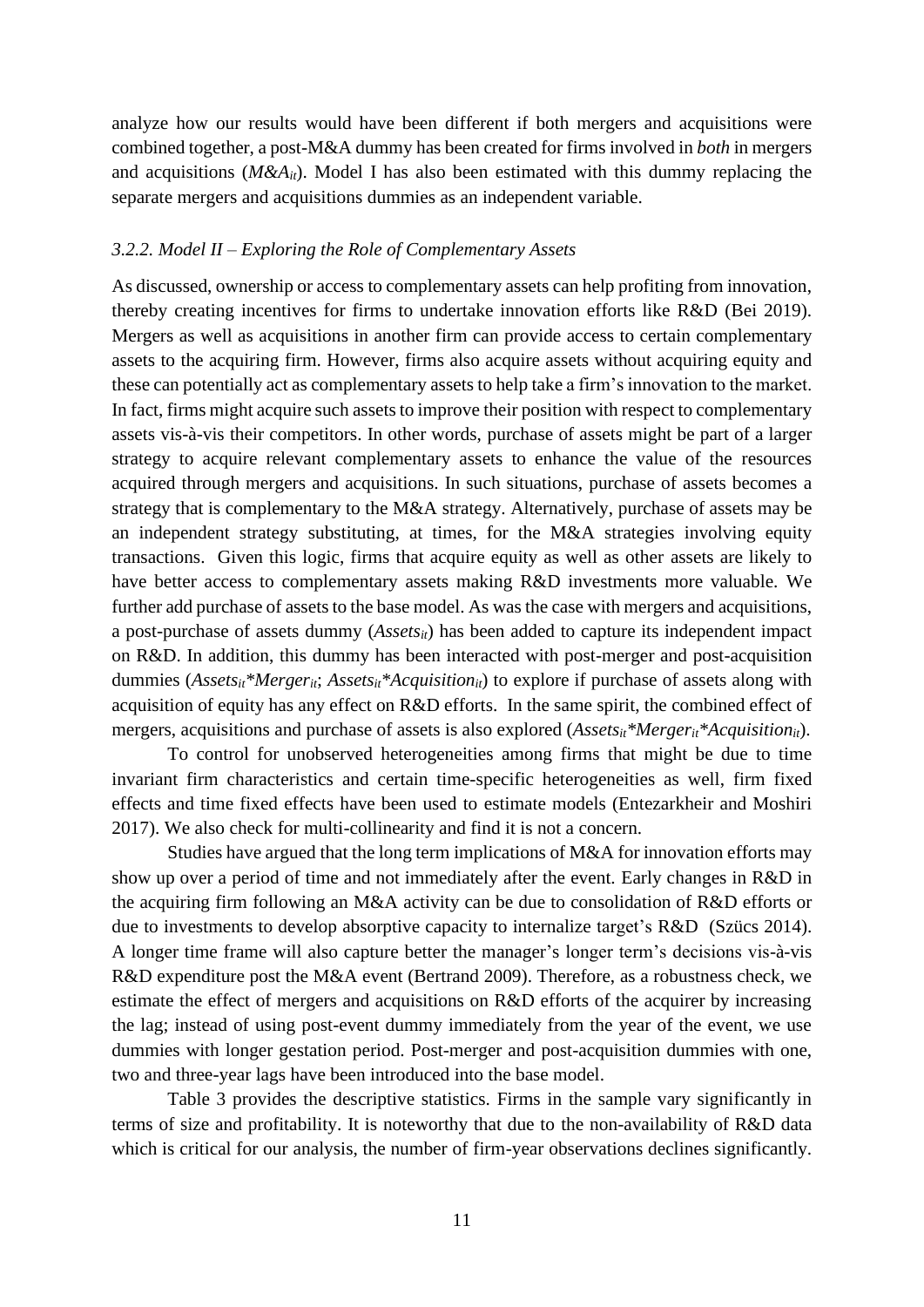Table 4 gives the correlations between dependent and various independent and control variables.

## **4. Results**

#### *4.1. Separating the Effects of Mergers and Acquisitions*

Table 5 presents estimates of Model I and Model II, using panel fixed effects. Estimates of the combined effect of M&A as well as separate effects of mergers and acquisitions on innovation, controlling for other variables, are presented. The fixed effect or the within estimator panel data model helps to avoid inconsistent estimates due to unobserved firm heterogeneities (Entezarkheir and Moshiri 2017). Column (1) of the table gives a combined effect of M&A (i.e., taking mergers and acquisitions together) on R&D intensity. In column (2) estimates of the effect of mergers and acquisitions on R&D intensity are provided separately.

The results in Table 5 clearly show that the impact on R&D of mergers is very different from that of acquisitions. The combined effect of M&A, as measured by  $M\&A_i$  in column (1) is positive and statistically significant. But when we separate mergers from acquisitions, it is evident that this effect is primarily driven by acquisitions; the independent effect of mergers on innovation activity is insignificant, while acquisitions has a significant positive effect on R&D intensity. This result seems to be consistent with the studies summarized in Table 1 and the assessment that the role of mergers on significant innovation advances or significant increases in research productivity is uncertain (Ornaghi 2009). It also supports the argument that in research driven markets like pharmaceuticals, a merger might not only reduce innovation of the merged entity but also negatively affect the innovation behavior of its competitors especially for mergers involving a relatively small firm (Haucap, Rasch, and Stiebale 2019).

Interestingly, none of the control variables, except Lerner index, have a significant impact on R&D intensity. Higher profit margins as reflected in the Lerner index affect innovation activity positively while firm size, its market share and even trade openness partly reflecting contestability do not have any significant impact.

Overall, the positive impact of acquisitions on R&D suggests that such a strategy does not unleash those parts of the five processes enumerated above that constrain or dampen innovation activity in the acquiring firm. One can argue that firms engaged in multiple M&A events may behave differently in terms of R&D expenditure as compared to those who are engaged in a single event. Our post-merger/acquisition dummies do not distinguish between these two categories of firms. Studies analyzing the impact of M&A on innovation tend to drop firms engaged in multiples M&A (Szücs 2014). We checked the consistency of our results by replacing the post-merger/acquisition dummy in Equation 1, by the cumulative number of M&A activities engaged in by the focal firm for each year. Results (not reported here) are similar to the ones reported here (Table 5 column 2) that only acquisitions affect R&D efforts of the acquiring firm positively. In a similar exercise Zhao, Lin, and Hao (2019) finds M&A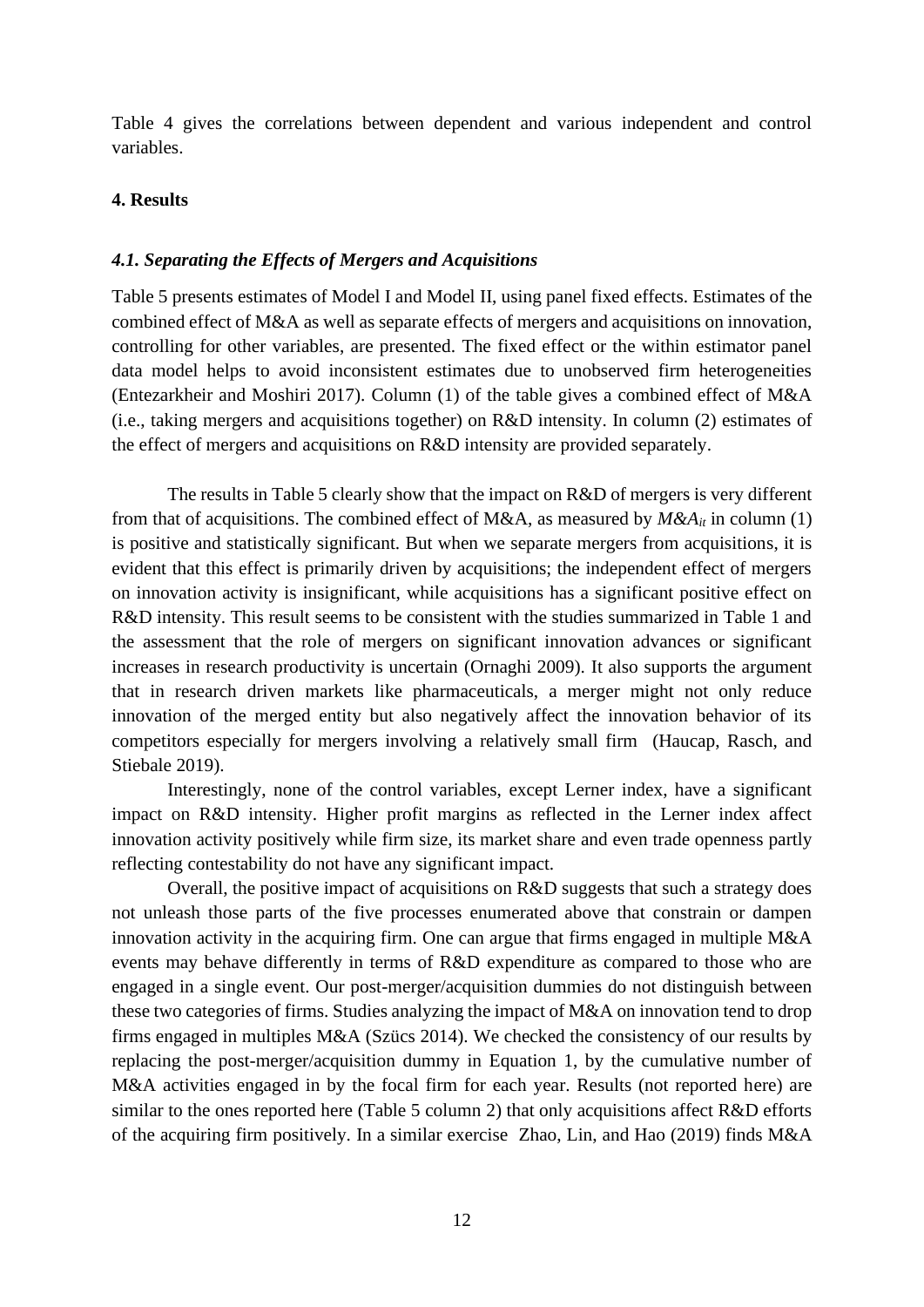frequency and Ma and Liu (2017) number of technological M&A to be positively affecting acquirer's innovation.

## *4.2. Exploring the Role of Complementary Assets*

Purchase of assets provides access to well-developed assets of the target. These assets are in the form of R&D units, generic and API businesses, marketing division, sales, marketing and distribution unit, etc. Access to the R&D asset not only provides an opportunity to enter into new technology markets but may also complement existing in-house research capabilities (Bertrand 2009). Similarly, other assets mentioned above might facilitate the process of commercializing innovation and making it more lucrative. Consequently, in the context of M&A activity, understanding the role of asset complementarity on innovation activity becomes relevant. Table 5 (columns 3-6) reports the estimated results of different variants of Model II where purchase of assets has been incorporated into the base model (Equation 1). The results show that the independent effect of purchase of assets on innovation activity is not significant (Column 3). However, when purchase of assets is combined with mergers (Column 4) or acquisitions (Column 5), the R&D intensity of the acquiring firm shows an increase. Similarly, when purchase of assets is combined with both mergers and acquisitions, innovation activity of the focal firm shows an increase (Column 6). The results indicate a positive impact of purchase of assets on R&D intensity of the focal firm only when it is complemented with mergers and/or acquisitions. Overall, therefore, the results suggest that purchase of assets along with the other two types of M&A activity makes R&D activity of the focal firm more efficacious providing higher incentives to undertake R&D activity. The acquired assets seem to be playing the role of complementary assets that make the post-M&A innovation activity of the focal firm more profitable. As in the base model, profits (*LernerIndexit-1*) have a positive and statistically significant impact on R&D intensity, implying that greater profits induce innovation activity in acquiring firms. It has also been suggested that profitable acquiring firms tend to cherry-pick firms with attractive technological portfolios that are commercially unexploited (Szücs 2014).

#### *4.3. Robustness checks*

As a robustness check we seek to understand the impact of mergers and acquisitions innovation by introducing a longer gestation lag. Following the base model as given in Equation (1), we use *Merger<sub>it+1</sub>*, *Merger<sub>it+2</sub>*, *Merger<sub>it+3</sub>*, *Acquisition<sub>it+1</sub>*, *Acquisition<sub>it+2</sub>* and *Acquisition<sub>it+3</sub>* as instruments to capture one, two and three-year lags in post-merger and post-acquisition dummies. The estimates reported in Table 5 capture the effect of M&A activity on R&D intensity after a oneyear lag and in all subsequent periods. These new dummies capture the of M&A on R&D intensity after a 2, 3 and 4-year lag respectively and in all the *subsequent* years. Apart from these new dummies all other variables are the same as in Table 5 and the same estimation method (panel fixed effects) is used. Table 6 reports the estimated results.

The effect of acquisitions with longer gestation lags is also positive and statistically significant across all specifications (columns 1-3). The estimates are consistent with the base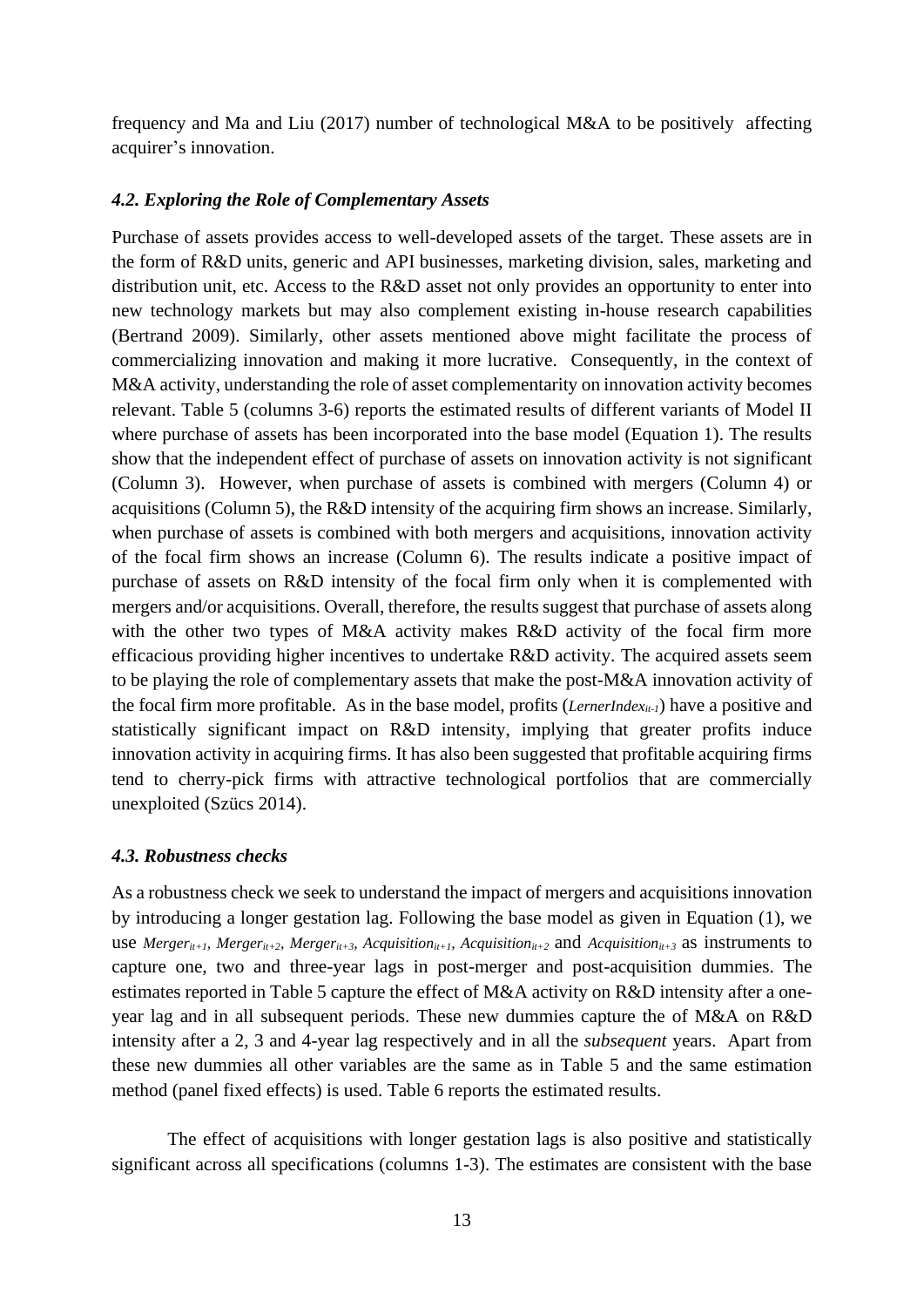model Equation (1). The results indicate that even in the longer run the positive effects of acquisitions on innovation efforts persists while the impact of mergers on this activity remains insignificant.

Overall, our results show that separating the effect of mergers and acquisitions helps to improve our understanding of the impact of M&A activity on innovation. As argued by Entezarkheir and Moshiri (2017), antitrust authorities should assign greater weight on the potential innovation outcomes of an M&A the deal before providing their approval. We find that while acquisitions resulted in higher investments by the acquiring firm in the Indian pharmaceutical industry for building innovation capabilities, mergers did not have any significant effect. This empirical result is analytically important as prior studies have assessed the impact of mergers and acquisitions together. For example, Danzon, Epstein, and Nicholson (2007) that firms in pharma-biotech industry that have relatively high-likelihood engaging in M&A activity in a particular year experience relatively small growth in R&D on average over the next three years.

#### **5. Conclusion**

Mergers and acquisitions are often combined together when their impact on innovation is analyzed. Implicitly, therefore, the two are seen as substitute strategies, which are likely to have similar impact. However, our study suggests that the effect of the two can be different with acquisitions resulting in higher innovation effort while mergers do not have a significant impact. We also show that it is useful to consider the role of purchase of assets in mediating the relationship between M&A and innovation. Our results show that while, asset acquisition does not have a significant impact on innovation independently, when combined with M&A activity, it has a positive impact on the innovation efforts of the acquiring firm. Purchase of assets when combined with acquisitions or mergers has a positive effect on the R&D intensity. While acquisitions have an independent positive effect as well, in the case of mergers the effect is positive and significant when mergers are combined with purchase of assets. Evidently, purchase of assets enhances the possibility of acquiring firm profiting from innovation when it engages in merger or acquisitions activity. Presumably, the purchased assets work as critical complementary assets that help acquiring firm to leverage the combined knowledge bases of the merged or acquired entities and introduce innovations profitably. This results in higher innovation effort post the M&A activity as the efficiency of R&D efforts improves with the complementarity of various knowledge and other assets (Bertrand 2009). Mergers and acquisitions typically dealt with under a common regulatory scheme, but our results show that effects on innovation can be quite different.

This paper contributes to the literature in a variety of ways. We bring out the value of distinguishing between *mergers, acquisition of shares* and *acquisition of assets* while analyzing the impact of M&A activity on innovation. In the process we also highlight the role of complementary assets that can help firms benefit from innovation and thereby create incentives for more R&D post the M&A event. We are also able to show that the impact of M&A on innovative activity takes a long time and may not be effectively captured if one restricts the analysis to a short period. The study, however, is not without lacunae. Our review of literature brought out the complexity of the relationship between M&A and innovation and our analysis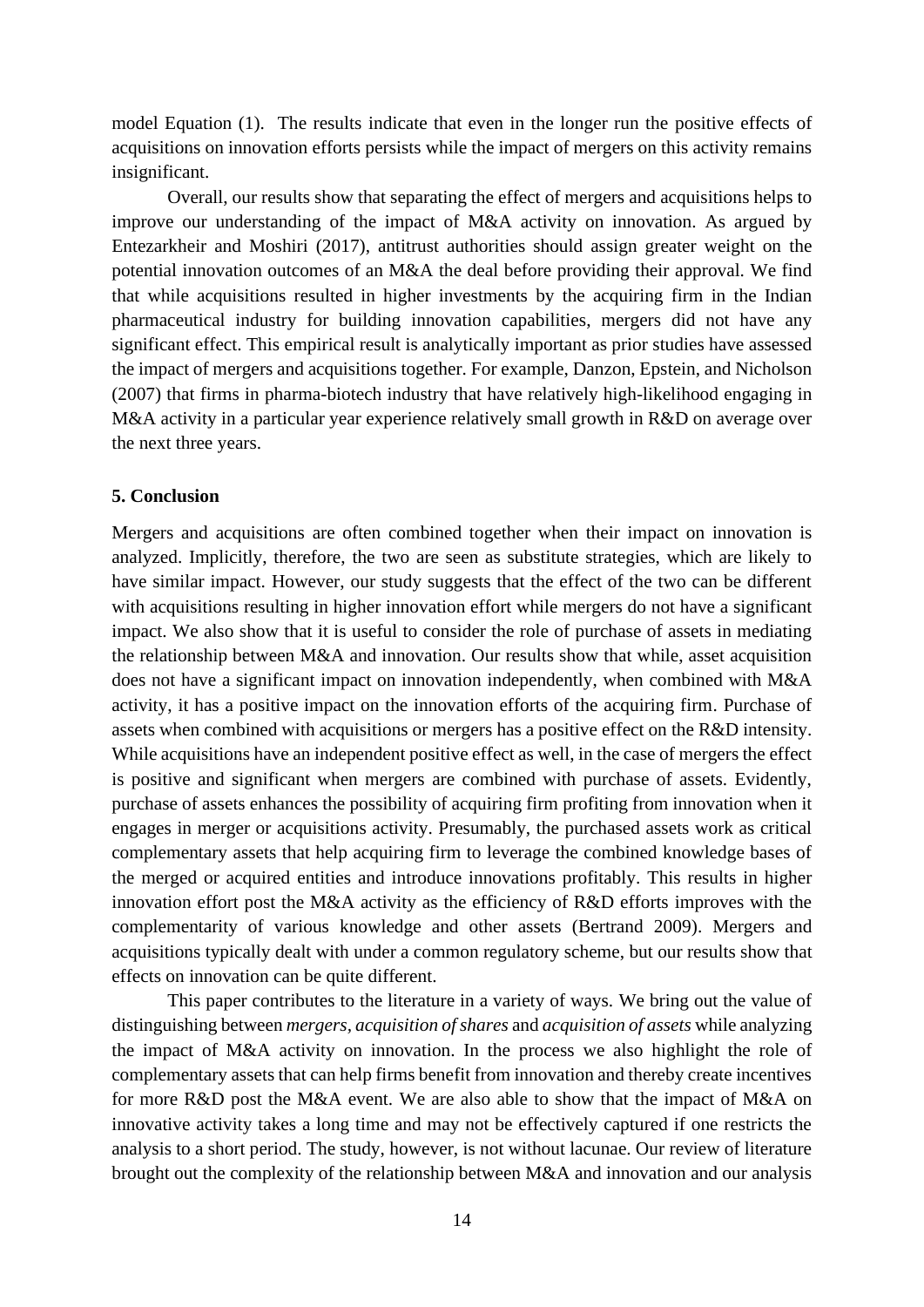is not able to capture many of those complexity, primarily due to paucity of data. For example, several features of M&A activity (e.g., horizontal vs. vertical vs. conglomerate; technology vs. non-technology; domestic vs. cross-border) are likely to affect this relationship. Similarly, many firm characteristics (e.g., absorptive capacity, knowledge base) of the acquiring and the target firms can moderate this relationship. The relationship may also get influenced by the way we measure innovation. Our paper has focused on innovation efforts as captured by R&D. This does not capture quality of R&D and if it is exploratory or exploitative. Studies that use innovation output like patents or number of product or process innovations as measure would also face similar problems. But we hope that as more data becomes available, our incremental effort can be extended to derive more insights.

#### **Notes**

<sup>1</sup> Based on the CMIE Prowess IQ database the M&A events have been downloaded in terms of mergers, acquisitions of shares and acquisitions of assets. In order to distinguish between these strategies and for convenience in understanding, we term acquisition of shares as acquisitions and acquisition of assets as purchase of assets.

<sup>2</sup> Colombo and Rabbiosi (2014) show that technological similarity between acquiring and acquired firms influences innovation negatively in *horizontal* acquisitions, suggesting that the acquiring firm does not get any significant knowledge inputs for innovation from firms which are technologically similar. Technological similarity results in the rationalization of R&D operations (improving R&D productivity) and reorganization of R&D top management (disrupting R&D team). They found the impact of technological similarity in horizontal mergers on innovation to be negative, but Bena and Li (2014) show that pre-M&A technology overlaps between transacting firms have a positive impact on innovation in the post M&A situation as they are able to reap synergies. Ahuja and Katila (2001), however, show that the relationship between the technological relatedness of acquired and acquiring firm on the innovative outcomes is inverted U shaped. This indicates that up to a point technological relatedness between transacting parties provide opportunities for synergies and economies of scope but beyond a point the potential of learning and knowledge spillovers is too low to positively affect innovation outcomes.

#### **References**

- Ahuja, Gautam, and Riitta Katila. 2001. "Technological Acquisitions and the Innovation Performance of Acquiring Firms: A Longitudinal Study." *Strategic Management Journal* 22 (3): 197–220. https://doi.org/10.1002/smj.157.
- Ahuja, Gautam, Curba Morris Lampert, and Elena Novelli. 2013. "The Second Face of Appropriability: Generative Appropriability and Its Determinants." *Academy of Management Review* 38 (2): 248–69. https://doi.org/10.5465/amr.2010.0290.
- Bei, Xiaoshu. 2019. "Trademarks, Specialized Complementary Assets, and the External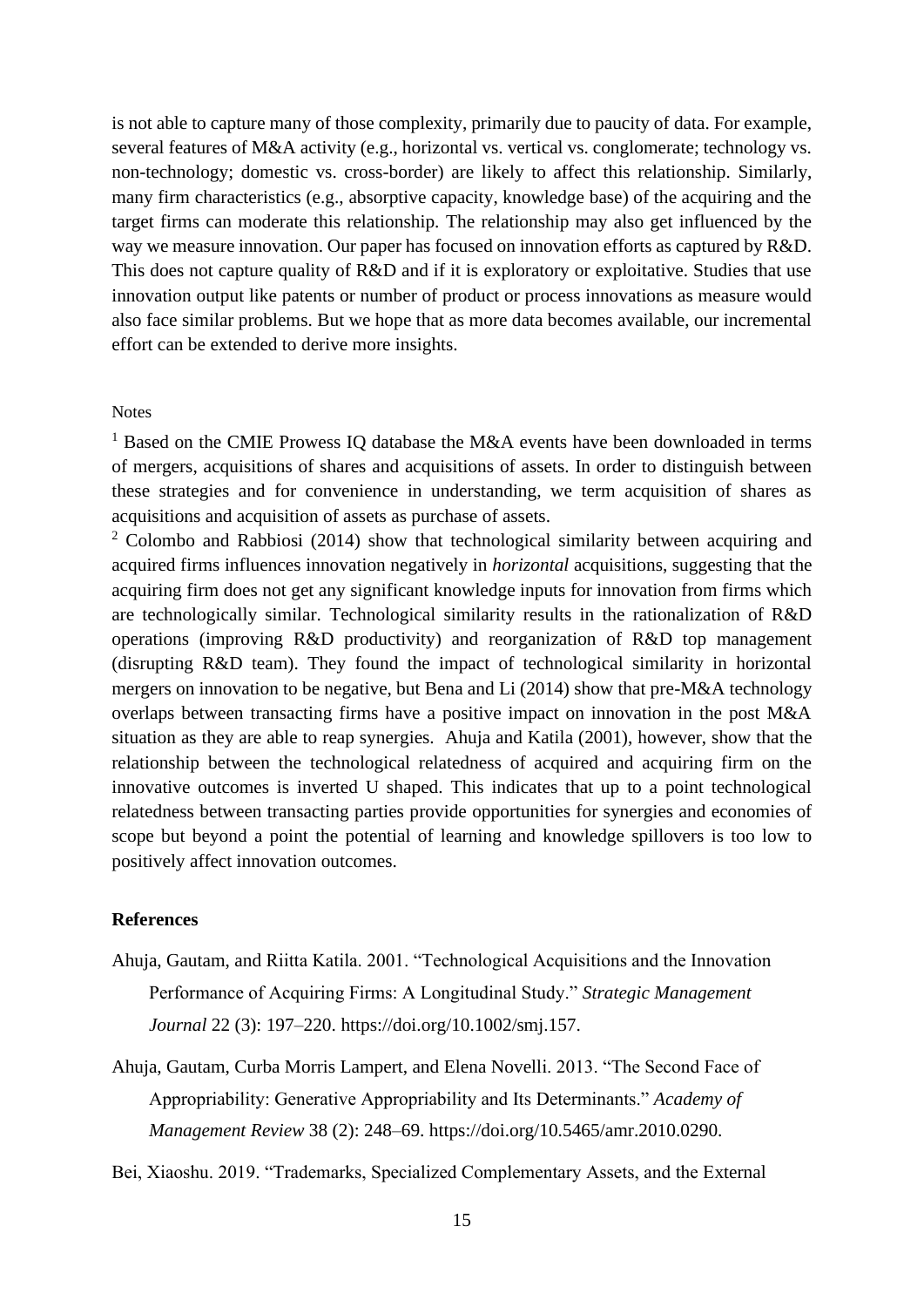Sourcing of Innovation." *Research Policy* 48 (9): 103709. https://doi.org/10.1016/j.respol.2018.11.003.

- Bena, Jan, and Kai Li. 2014. "Corporate Innovations and Mergers and Acquisitions." *Journal of Finance* 69 (5): 1923–60. https://doi.org/10.1111/jofi.12059.
- Bertrand, Olivier. 2009. "Effects of Foreign Acquisitions on R&D Activity: Evidence from Firm-Level Data for France." *Research Policy* 38 (6): 1021–31. https://doi.org/10.1016/j.respol.2009.03.001.
- Ceccagnoli, Marco. 2009. "Appropriability, Preemption, and Firm Performance." *Strategic Management Journal Strat. Mgmt. J* 30: 81–98. https://doi.org/10.1002/smj.723.
- Cefis, Elena, and Orietta Marsili. 2015. "Crossing the Innovation Threshold through Mergers and Acquisitions." *Research Policy* 44 (3): 698–710. https://doi.org/10.1016/j.respol.2014.10.010.
- Cloodt, Myriam, John Hagedoorn, and Hans Van Kranenburg. 2006. "Mergers and Acquisitions: Their Effect on the Innovative Performance of Companies in High-Tech Industries." *Research Policy* 35 (5): 642–54. https://doi.org/10.1016/j.respol.2006.02.007.
- Cohen, Wesley M, and Daniel A Levinthal. 1990. "Absorptive Capacity : A New Perspective on Learning and Innovation." *Administrative Science Quarterly* 35 (1): 128–52. https://doi.org/https://doi.org/10.5465/256993.
- Colombo, Massimo G., and Larissa Rabbiosi. 2014. "Technological Similarity, Post-Acquisition R&D Reorganization, and Innovation Performance in Horizontal Acquisitions." *Research Policy* 43 (6): 1039–54. https://doi.org/10.1016/j.respol.2014.01.013.
- Danzon, Patricia M., Andrew Epstein, and Sean Nicholson. 2007. "Mergers and Acquisitions in the Pharmaceutical and Biotech Industries." *Managerial and Decision Economics* 28 (4–5): 307–28. https://doi.org/10.1002/mde.1343.
- Denicolò, Vincenzo, and Michele Polo. 2018. "Duplicative Research, Mergers and Innovation." *Economics Letters* 166: 56–59. https://doi.org/10.1016/j.econlet.2018.02.021.
- Desyllas, Panos, and Alan Hughes. 2010. "Do High Technology Acquirers Become More Innovative?" *Research Policy* 39 (8): 1105–21.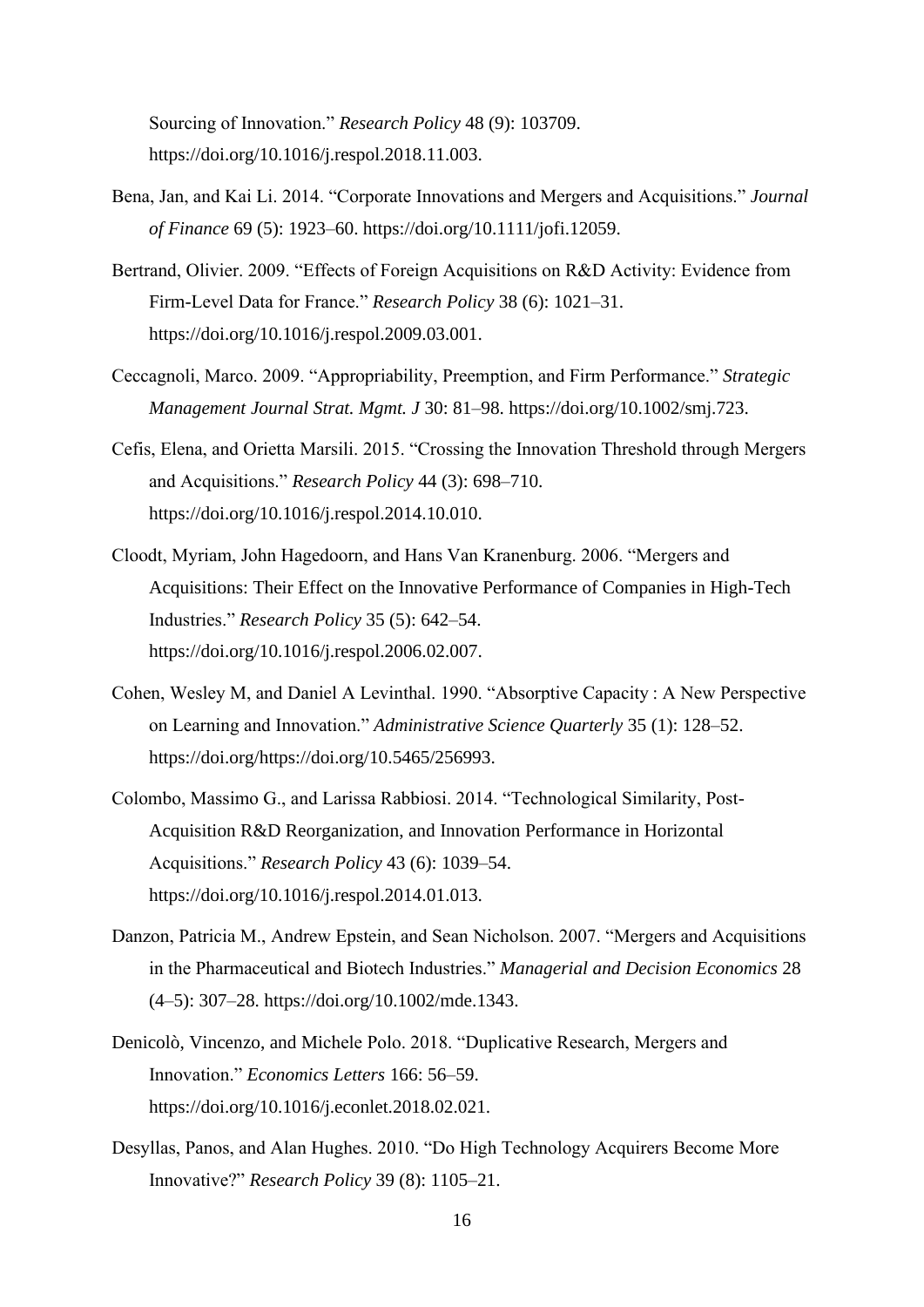https://doi.org/10.1016/j.respol.2010.05.005.

- Eisenman, Micki, and Srikanth Paruchuri. 2019. "Inventor Knowledge Recombination Behaviors in a Pharmaceutical Merger: The Role of Intra-Firm Networks." *Long Range Planning* 52 (2): 189–201. https://doi.org/10.1016/j.lrp.2018.03.005.
- Entezarkheir, Mahdiyeh, and Saeed Moshiri. 2017. "Mergers and Innovation: Evidence from a Panel of US Firms Mergers and Innovation: Evidence from a Panel of US Firms." *Economics of Innovation and New Technology* 27 (2): 132–53. https://doi.org/10.1080/10438599.2017.1319094.
- Federico, Giulio, Gregor Langus, and Tommaso Valletti. 2017. "A Simple Model of Mergers and Innovation." *Economics Letters* 157: 136–40. https://doi.org/10.1016/j.econlet.2017.06.014.
- Federico, Giulio, Fiona Scott Morton, and Carl Shapiro. 2020. "Antitrust and Innovation: Welcoming and Protecting Disruption." *Innovation Policy and the Economy* 20 (1): 125–90.
- Hagedoorn, John, and Myriam Cloodt. 2003. "Measuring Innovative Performance: Is There an Advantage in Using Multiple Indicators?" *Research Policy* 32 (8): 1365–79. https://doi.org/10.1016/S0048-7333(02)00137-3.
- Haucap, Justus, Alexander Rasch, and Joel Stiebale. 2019. "How Mergers Affect Innovation: Theory and Evidence." *International Journal of Industrial Organization* 63: 283–325. https://doi.org/10.1016/j.ijindorg.2018.10.003.
- Hitt, Michael A ., Robert E . Hoskisson, Richard A . Johnson, and Douglas D . Moesel. 1996. "The Market for Corporate Control and Firm Innovation." *The Academy of Management Journal* 39 (5): 1084–1119. https://doi.org/https://doi.org/10.5465/256993.
- Hitt, Michael A, Robert E Hoskisson, R Duane Ireland, and S Jeffrey. 1991. "Effects of Acquisitions on R&D Inputs and Outputs." *The Academy of Management Journal* 34 (3): 693–706. https://doi.org/https://doi.org/10.5465/256412.
- Ma, Chaoliang, and Zhiying Liu. 2017. "Effects of M&As on Innovation Performance: Empirical Evidence from Chinese Listed Manufacturing Enterprises." *Technology Analysis & Strategic Management* 29 (8): 960–72. https://doi.org/10.1080/09537325.2016.1260104.

Miozzo, Marcela, Lori DiVito, and Panos Desyllas. 2016. "When Do Acquirers Invest in the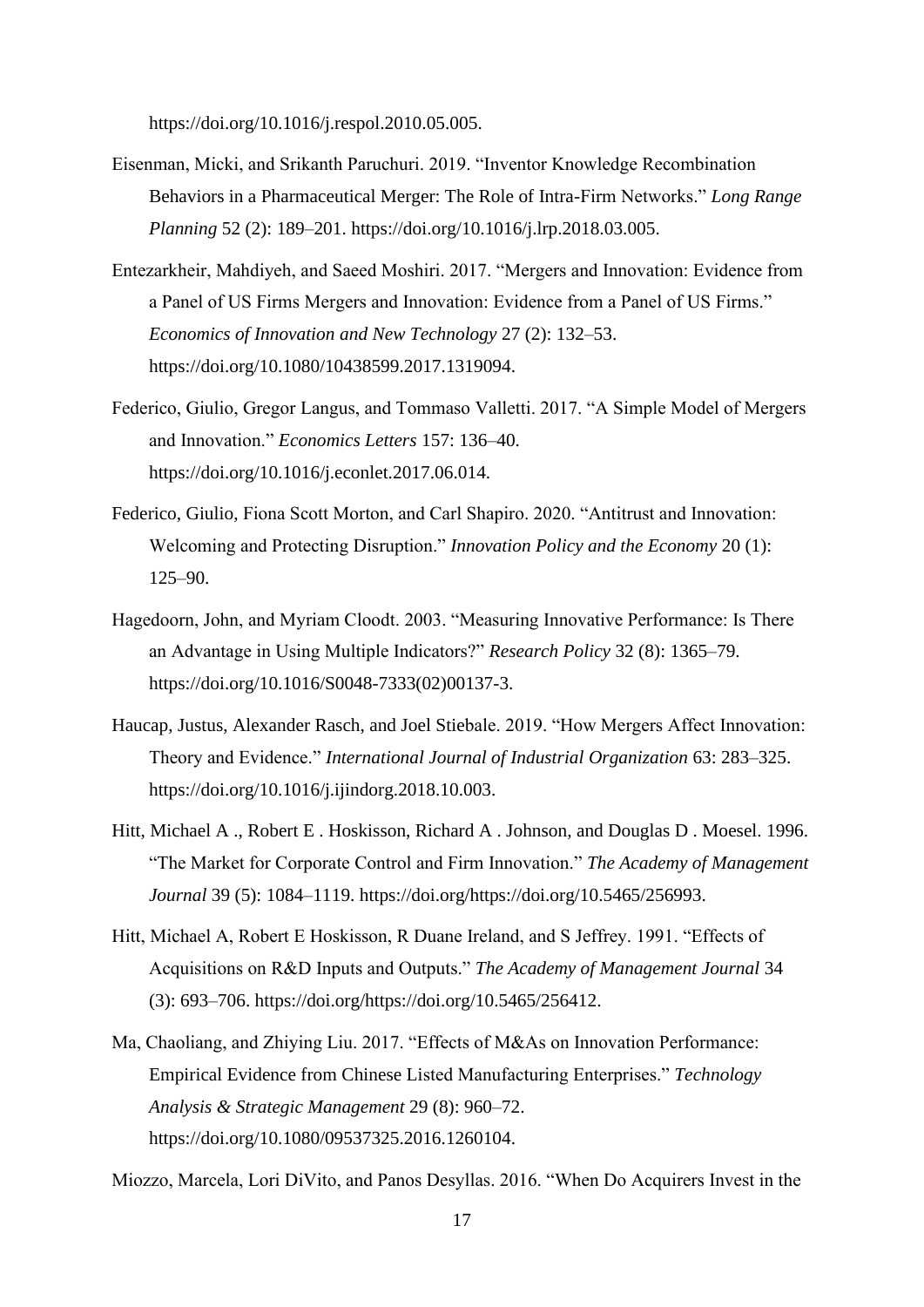R&D Assets of Acquired Science-Based Firms in Cross-Border Acquisitions? The Role of Technology and Capabilities Similarity and Complementarity." *Long Range Planning* 49 (2): 221–40. https://doi.org/10.1016/j.lrp.2015.07.002.

- Nguyen, Nam H., and Hieu V. Phan. 2017. *Policy Uncertainty and Mergers and Acquisitions*. *Journal of Financial and Quantitative Analysis*. Vol. 52. https://doi.org/10.1017/S0022109017000175.
- Ornaghi, Carmine. 2009. "Mergers and Innovation in Big Pharma." *International Journal of Industrial Organization* 27 (1): 70–79. https://doi.org/10.1016/j.ijindorg.2008.04.003.
- Phillips, Gordon M., and Alexei Zhdanov. 2013. "R&D and the Incentives from Merger and Acquisition Activity." *Review of Financial Studies* 26 (1): 34–78. https://doi.org/10.1093/rfs/hhs109.
- Rajan, Raghuram, Henri Servaes, and Luigi Zingales. 2000. "The Cost of Diversity: The Diversification Discount and Inefficient Investment." *Journal of Finance* 55 (1): 35–80. https://doi.org/10.1111/0022-1082.00200.
- Ray, Sangeeta, and Pradeep Kanta Ray. 2021. "Innovation Strategy of Latecomer Firms under Tight Appropriability Regimes: The Indian Pharmaceuticals Industry." *Journal of International Management* 27 (1): 100820. https://doi.org/10.1016/j.intman.2020.100820.
- Rhodes-Kropf, Matthew, and David T. Robinson. 2008. "The Market for Mergers and the Boundaries of the Firm." *Journal of Finance*. Vol. 63. https://doi.org/10.1111/j.1540- 6261.2008.01355.x.
- Sahu, Santosh Kumar, and Nitika Agarwal. 2017. "Inter-Firm Differences in Mergers and Acquisitions: A Study of the Pharmaceutical Sector in India." *Journal of Economic Studies* 44 (5): 861–78. https://doi.org/10.1108/JES-12-2015-0239.
- Stiebale, Joel. 2013. "The Impact of Cross-Border Mergers and Acquisitions on the Acquirers' R&D - Firm-Level Evidence." *International Journal of Industrial Organization* 31 (4): 307–21. https://doi.org/10.1016/j.ijindorg.2013.04.005.
- ———. 2016. "Cross-Border M and As and Innovative Activity of Acquiring and Target Firms." *Journal of International Economics* 99 (March): 1–15. https://doi.org/10.1016/j.jinteco.2015.12.005.

Stiebale, Joel, and Frank Reize. 2011. "The Impact of FDI through Mergers and Acquisitions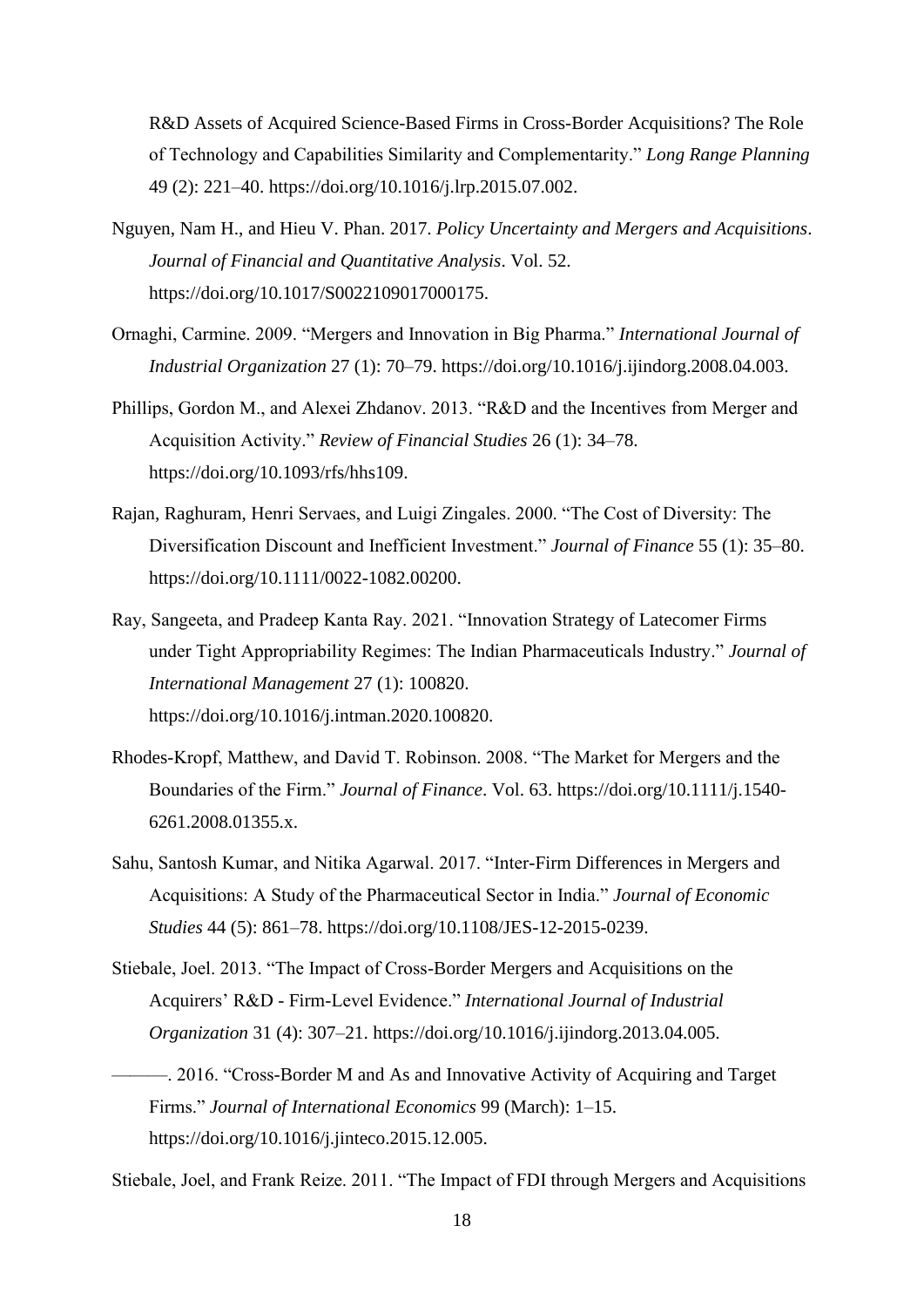on Innovation in Target Firms." *International Journal of Industrial Organization* 29 (2): 155–67. https://doi.org/10.1016/j.ijindorg.2010.06.003.

- Szücs, Florian. 2014. "M&A and R&D: Asymmetric Effects on Acquirers and Targets?" *Research Policy* 43 (7): 1264–73. https://doi.org/10.1016/j.respol.2014.03.007.
- Teece, David J. 1986. "Profiting from Technological Innovation: Implications for Integration, Collaboration, Licensing and Public Policy." *Research Policy* 15 (6): 285–305. https://doi.org/10.1016/0048-7333(86)90027-2.
- Valentini, Giovanni. 2012. "Measuring the Effect of M&A on Patenting Quantity and Quality." *Strategic Management Journal* 33 (3): 336–46. https://doi.org/10.1002/smj.946.
- Wagner, Marcus. 2011. "To Explore or to Exploit? An Empirical Investigation of Acquisitions by Large Incumbents." *Research Policy* 40 (9): 1217–25. https://doi.org/10.1016/j.respol.2011.07.006.
- Yadav, Sandeep. 2021. "Post-M & A Innovation in Indian Firms : An Empirical Investigation." *IUP Journal of Business Strategy* 18 (2): 7–24. https://doi.org/https://www.proquest.com/scholarly-journals/post-m-amp-innovationindian-firms-empirical/docview/2562578684/se-2?accountid=27540.
- Zhang, Weihong, Kecheng Wang, Ling Li, Yong Chen, and Xinmeng Wang. 2018. "The Impact of Firms' Mergers and Acquisitions on Their Performance in Emerging Economies." *Technological Forecasting and Social Change* 135 (2): 208–16. https://doi.org/10.1016/j.techfore.2018.05.015.
- Zhao, Xi, Delin Lin, and Ting Hao. 2019. "A New Discussion on the Relationship between M&A and Innovation in an Emerging Market: The Moderating Effect of Post-Acquisition R&D Investment." *Technology Analysis and Strategic Management* 31 (12): 1447–61. https://doi.org/10.1080/09537325.2019.1627310.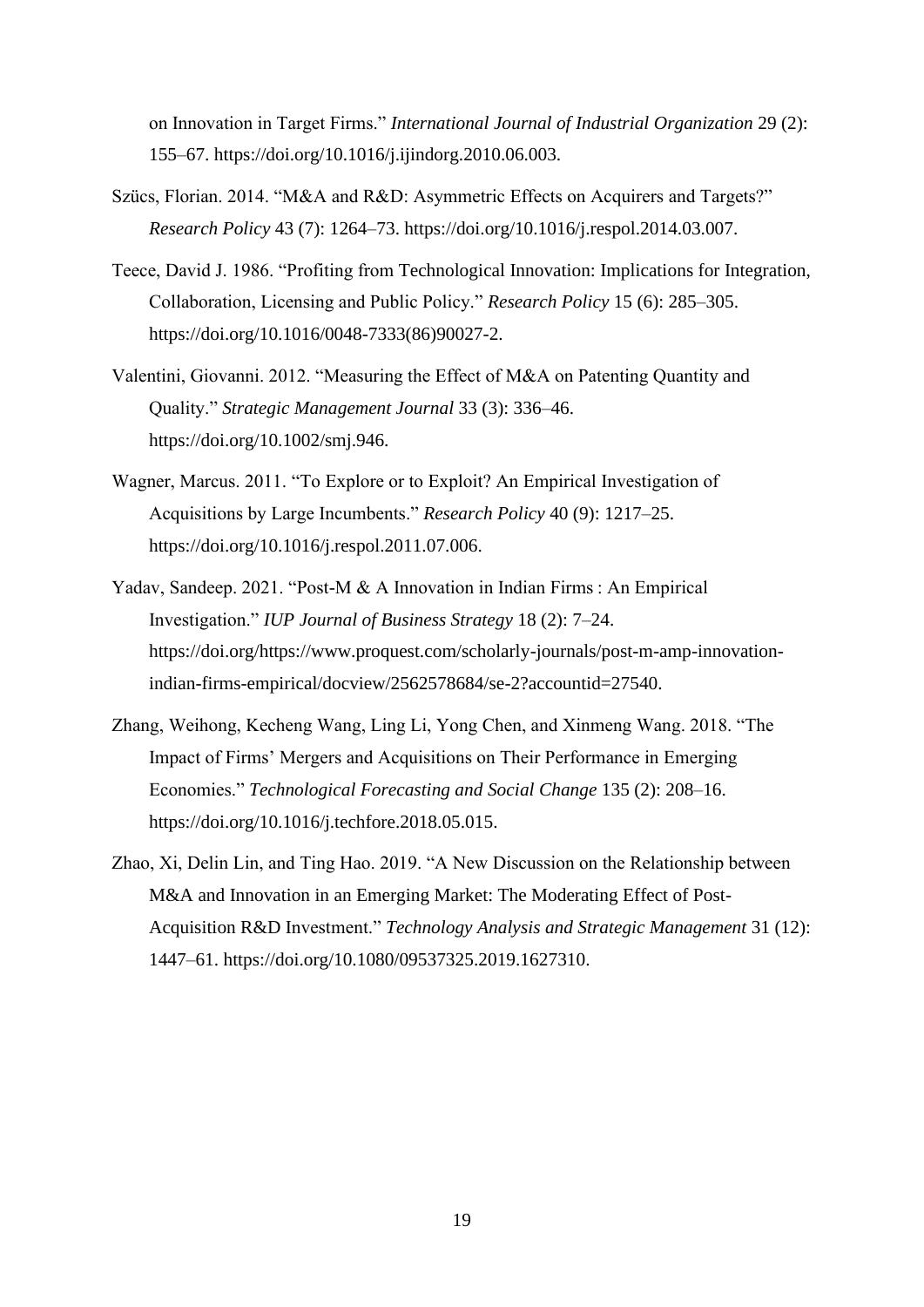| Study                      | Sample details                                                       | Entity   | Result                                                                                                                                                 |
|----------------------------|----------------------------------------------------------------------|----------|--------------------------------------------------------------------------------------------------------------------------------------------------------|
|                            |                                                                      | Studied  |                                                                                                                                                        |
| Hitt et al. (1991)         | 191 acquisitions                                                     | Acquirer | Decrease in R&D intensity and patent intensity                                                                                                         |
|                            | $(1970-1986)$                                                        |          | for firms in 29 industries                                                                                                                             |
| Ahuja and Katila<br>(2001) | 534 acquisitions<br>(283 technological)<br>$(1980 \text{ to } 1991)$ | Acquirer | Absolute size of acquired knowledge has positive<br>effect on innovation output in technology led<br>acquisition for firms in global chemical industry |
| Cloodt,                    | 2429 M&A                                                             | Acquirer | Non-technology M&A has a negative impact on                                                                                                            |
| Hagedoorn, and             | (1148 technological)                                                 |          | post-M&A innovative performance for firms in                                                                                                           |
| Van Kranenburg<br>(2006)   | $(1989-1995)$                                                        |          | high-tech industries                                                                                                                                   |
| Bertrand (2009)            | 123 cross-border                                                     | Target   | International acquisitions increases R&D activity                                                                                                      |
|                            | purchase of assets<br>$(1995 - 2001)$                                |          | of domestic target firms                                                                                                                               |
| Ornaghi (2009)             | 27 mergers                                                           | Merged   | Decrease in R&D activity of the merged firm in                                                                                                         |
|                            | $(1988 - 2004)$                                                      | firm     | the pharmaceutical industry                                                                                                                            |
| (Desyllas and              | 1621 acquisitions                                                    | Acquirer | Early reverses followed by increase in change in                                                                                                       |
| Hughes 2010)               | $(1984 - 1998)$                                                      |          | R&D<br>insignificant<br>intensity<br>and<br>R&D<br>productivity for firms in high-tech industries                                                      |
| Phillips and               | 11288 firms                                                          | Target   | Increase in R&D of small targets due to positive                                                                                                       |
| Zhdanov (2013)             | M&A of assets                                                        |          | demand realization                                                                                                                                     |
|                            | $(1984 - 2006)$                                                      |          |                                                                                                                                                        |
| Stiebale (2013)            | 389 cross-border                                                     | Acquirer | Increase in R&D post cross-border acquisition of                                                                                                       |
|                            | acquisitions                                                         |          | shares of firms                                                                                                                                        |
|                            | $(2002 - 2007$ wave)                                                 |          |                                                                                                                                                        |
| Szücs (2014)               | 265 acquirers &                                                      | Acquirer | Decrease in R&D of both target and acquirer for                                                                                                        |
|                            | 133 targets                                                          | & Target | EC and US FTC examined cases                                                                                                                           |
|                            | M&A                                                                  |          |                                                                                                                                                        |
|                            | $(1990 - 2009)$                                                      |          |                                                                                                                                                        |
| Cefis and Marsili          | 13,901 firm-wave                                                     | Acquirer | Increase in innovative activities of particularly                                                                                                      |
| (2015)                     | M&A                                                                  |          | large firms in manufacturing industry                                                                                                                  |
|                            | $(1994 - 2002)$                                                      |          |                                                                                                                                                        |
| Ma and Liu (2017)          | 96 M&A                                                               | Acquirer | Increase in patent applications for firms engaged                                                                                                      |
|                            | $(2009 - 2012)$                                                      |          | in technological M&A in manufacturing industry                                                                                                         |
| Entezarkheir and           | 642 mergers                                                          | Merged   | Increase in innovation of merged firms in the                                                                                                          |
| Moshiri (2017)             | $(1980 - 2003)$                                                      | firm     | manufacturing industry                                                                                                                                 |
| Haucap, Rasch,             | 65 mergers                                                           | Merged   | Decrease in average patenting and R&D of the                                                                                                           |
| and Stiebale (2019)        | $(1991 - 2007)$                                                      | firm     | merged firm in pharmaceutical industry                                                                                                                 |
| Zhao, Lin, and Hao         | 277 firms                                                            | Acquirer | Increase in R&D of the firms in high-tech                                                                                                              |
| (2019)                     | M&A                                                                  |          | industries                                                                                                                                             |
|                            | $(2005 - 2015)$                                                      |          |                                                                                                                                                        |

Table 1: Impact of Mergers/ Acquisitions/ Purchase of Assets on Innovation

Source: Draws partly on Szücs (2014).

Note: The distinction between acquisitions (shares) and purchase of assets in the table are based on the type of data used by the respective studies.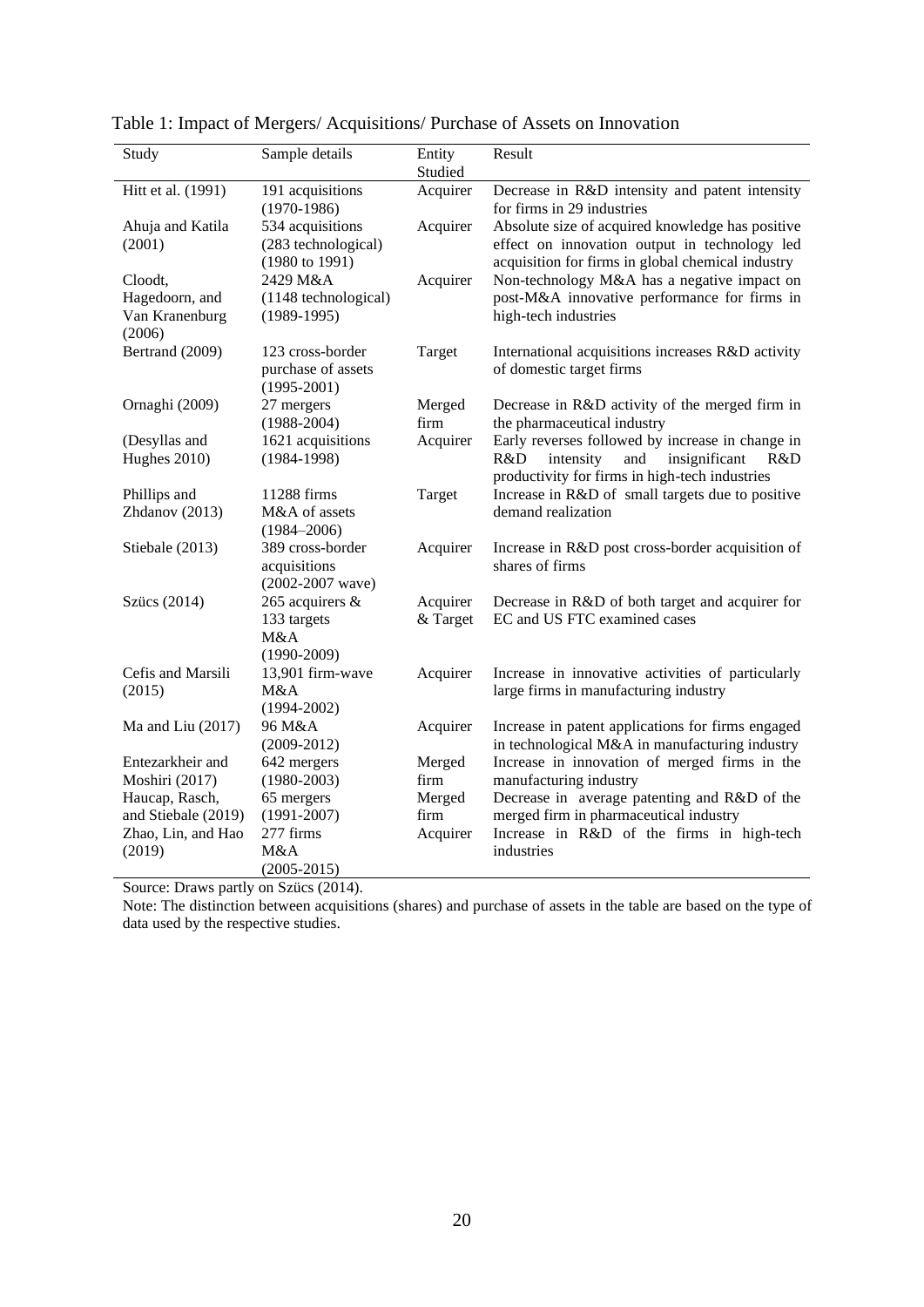| Variable name                   | Definition                                               | Symbol used                |
|---------------------------------|----------------------------------------------------------|----------------------------|
| <b>Research and Development</b> | Ratio of research and development expenditure to         | $R\&D_{it}$                |
| intensity                       | total sales                                              |                            |
| Post-merger dummy               | Takes value 1 in the post-merger period for the          | Mergerit                   |
|                                 | merged firm and 0 otherwise                              |                            |
| Post-acquisitions dummy         | Takes value 1 in the post-acquiring period for the       | $Acquistion_{it}$          |
|                                 | share acquirer firm and 0 otherwise                      |                            |
| Post-purchase of assets         | Takes value 1 in the post-asset purchase period for the  | $Assets_{it}$              |
| dummy                           | assets acquirer firm and 0 otherwise                     |                            |
| Post-merger &                   | Takes value 1 in the post-asset purchase period for the  | $Assets_{it}$              |
| complementary assets            | assets acquirer & merged firm and 0 otherwise            | $*Merger_{it}$             |
| dummy                           |                                                          |                            |
| Post-acquisitions &             | Takes value 1 in the post-asset purchase period for the  | $Assets_{it}$              |
| complementary assets            | assets acquirer & share acquirer firm and 0 otherwise    | $*Acquistion_{it}$         |
| dummy                           |                                                          |                            |
| Post-merger and acquisition     | Takes value 1 in the post-asset purchase period for the  | $Assets_{it}*Merger_{it}*$ |
| & complementary assets          | assets acquirer & merged and share acquirer firm and     | Acquistion <sub>it</sub>   |
| dummy                           | 0 otherwise                                              |                            |
| Post-merger dummy with          | Takes value 1 a year later in the post-merger period     | $Merger_{it+1}$            |
| one year gestation lag          | for the merged firm and 0 otherwise                      |                            |
| Post-merger dummy with          | Takes value 1 two years later in the post-merger         | $Merger_{it+2}$            |
| two year gestation lag          | period for the merged firm and 0 otherwise               |                            |
| Post-merger dummy with          | Takes value 1 two years later in the post-merger         | $Merger_{it+3}$            |
| three year gestation lag        | period for the merged firm and 0 otherwise               |                            |
| Post-acquisitions dummy         | Takes value 1 a year later in the post-acquiring period  | $Acquistionit+1$           |
| with one year gestation lag     | for the share acquirer firm and 0 otherwise              |                            |
| Post-acquisitions dummy         | Takes value 1 two years later in the post-acquiring      | $Acquistionit+2$           |
| with two year gestation lag     | period for the share acquirer firm and 0 otherwise       |                            |
| Post-acquisitions dummy         | Takes value 1 two years later in the post-acquiring      | $Acquistion_{it+3}$        |
| with three year gestation lag   | period for the share acquirer firm and 0 otherwise       |                            |
| Lag market share                | Ratio of total sales of the acquirer to aggregate        | $MarketShare_{it-1}$       |
|                                 | industry sales                                           |                            |
| Lag firm size                   | Natural log of total sales                               | $FirmSize_{it-1}$          |
| Lag Lerner index                | Ratio of (total sales-cost of production) to total sales | LernerIndex $_{it-1}$      |
| Lag trade openness              | Ratio of imports & exports to total sales                | Tradeopenness $_{it-1}$    |

Table 2: Variables definition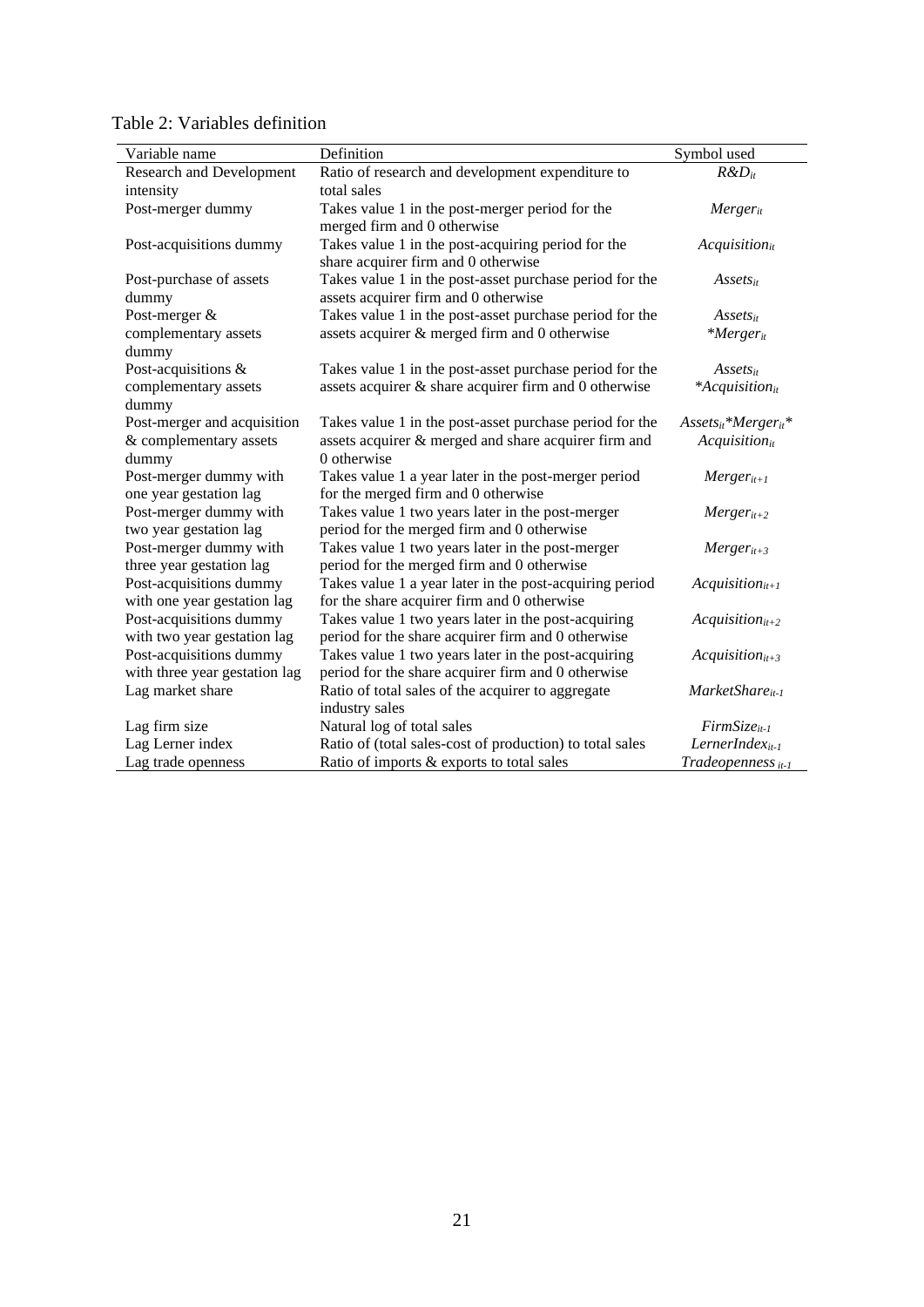| <b>Variable</b>               | N    | <b>Mean</b><br><b>Standard</b><br><b>Standard</b> |              |       | Min        | <b>Max</b> |
|-------------------------------|------|---------------------------------------------------|--------------|-------|------------|------------|
|                               |      |                                                   | <b>Error</b> | Dev.  |            |            |
| $R\&D_{it}$                   | 1660 | 0.046                                             | 0.005        | 0.192 | 0.000      | 5.127      |
| Mergerit                      | 4340 | 0.150                                             | 0.005        | 0.358 | 0.000      | 1.000      |
| $Acquistion_{it}$             | 4340 | 0.081                                             | 0.004        | 0.273 | 0.000      | 1.000      |
| $Assets_{it}$                 | 4340 | 0.057                                             | 0.004        | 0.233 | 0.000      | 1.000      |
| MarketShare $\mu$ -1          | 3106 | 0.005                                             | 0.000        | 0.010 | 0.000      | 0.105      |
| $FirmSize_{it-1}$             | 3106 | 6.506                                             | 0.040        | 2.234 | $-2.303$   | 11.756     |
| $LernerIndex_{it-1}$          | 2944 | 0.344                                             | 0.048        | 2.619 | $-140.333$ | 0.986      |
| Tradeopenness <sub>it-1</sub> | 3106 | 0.232                                             | 0.005        | 0.269 | 0.000      | 3.000      |
| $Merger_{it+1}$               | 4340 | 0.137                                             | 0.005        | 0.344 | 0.000      | 1.000      |
| $Merger_{it+2}$               | 4340 | 0.124                                             | 0.005        | 0.329 | 0.000      | 1.000      |
| $Merger_{it+3}$               | 4340 | 0.110                                             | 0.004        | 0.313 | 0.000      | 1.000      |
| $Acquistionit+1$              | 4340 | 0.073                                             | 0.004        | 0.261 | 0.000      | 1.000      |
| $Acquistionit+2$              | 4340 | 0.065                                             | 0.004        | 0.247 | 0.000      | 1.000      |
| $Acquistion_{it+3}$           | 4340 | 0.057                                             | 0.003        | 0.233 | 0.000      | 1.000      |

Table 3: Descriptive Statistics

Note: Firms with large amount of R&D expenditure in a particular year which causes the maximum value more than one were not excluded from the sample. The data points for all such firms have been checked.

# Table 4: Correlation Matrix

|                       | $\bf(1)$ | (2)  | (3)  | (4)  | (5)  | (6)  |      | (8)  |
|-----------------------|----------|------|------|------|------|------|------|------|
| $R\&D_{it}$           | 1.00     |      |      |      |      |      |      |      |
| $Merger_{it}$         | 0.04     | 1.00 |      |      |      |      |      |      |
| $Acquistion_{it}$     | 0.04     | 0.45 | 1.00 |      |      |      |      |      |
| $Assets_{it}$         | 0.04     | 0.26 | 0.28 | 1.00 |      |      |      |      |
| MarketShare $i_{t-1}$ | 0.06     | 0.28 | 0.38 | 0.29 | 1.00 |      |      |      |
| $FirmSize_{it-1}$     | $-0.08$  | 0.37 | 0.37 | 0.32 | 0.59 | 1.00 |      |      |
| $LernerIndex_{it-1}$  | $-0.08$  | 0.02 | 0.01 | 0.02 | 0.03 | 0.11 | 1.00 |      |
| $Tradeopennesit-1$    | 0.03     | 0.14 | 0.21 | 0.19 | 0.23 | 0.31 | 0.02 | 1.00 |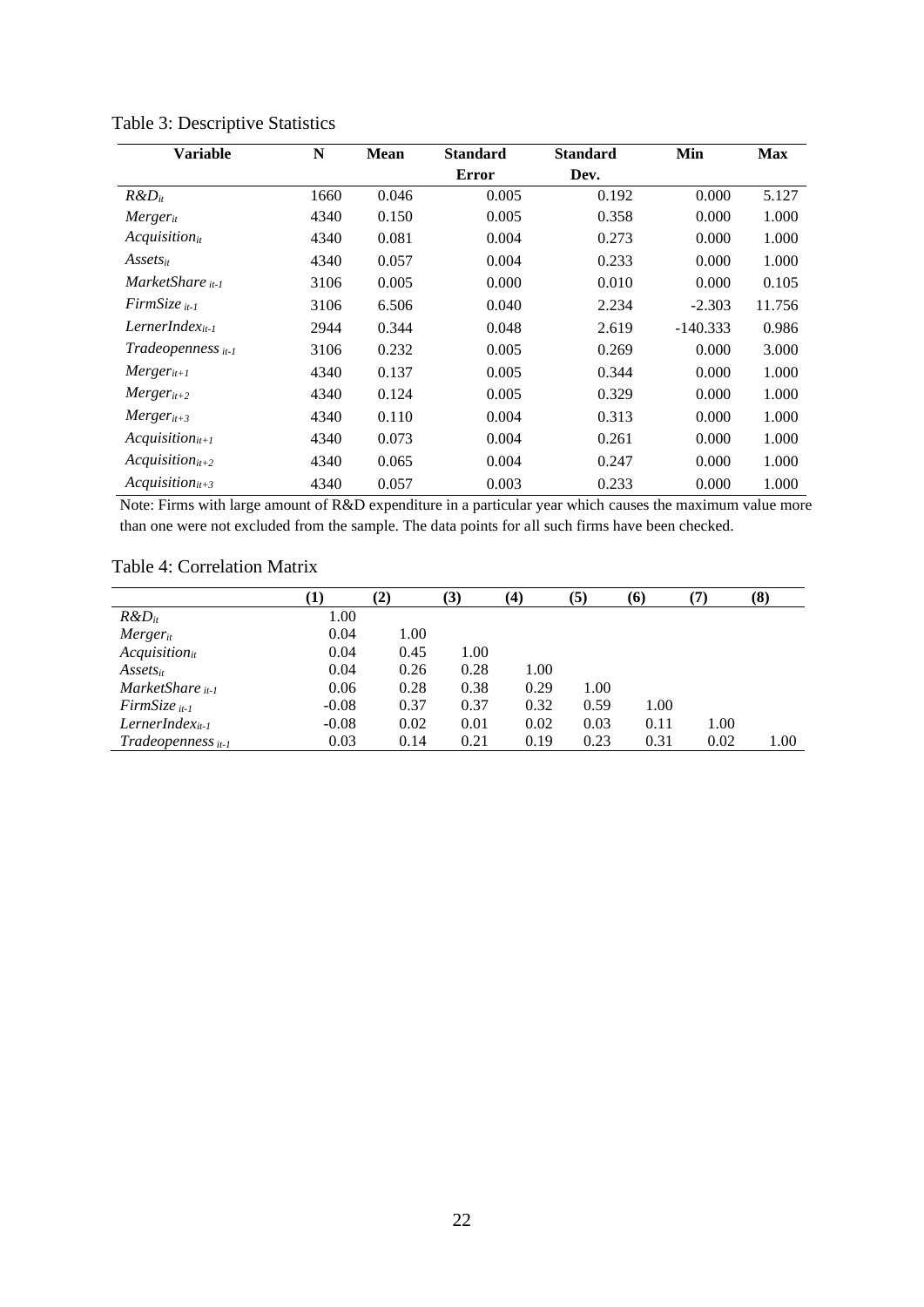| R&D <sub>it</sub>                            | (1)       | (2)        | (3)        | (4)        | (5)        | (6)                    |
|----------------------------------------------|-----------|------------|------------|------------|------------|------------------------|
| $M&A_{it}$                                   | $0.010*$  |            |            |            |            |                        |
|                                              | (0.099)   |            |            |            |            |                        |
| <b>Merger</b> <sub>it</sub>                  |           | 0.001      | 0.001      | $-0.001$   | 0.002      | 0.001                  |
|                                              |           | (0.836)    | (0.868)    | (0.844)    | (0.757)    | (0.848)                |
| $Acquistion_{it}$                            |           | $0.021***$ | $0.021***$ | $0.020***$ | $0.017**$  | $0.018***$             |
|                                              |           | (0.007)    | (0.010)    | (0.012)    | (0.070)    | (0.035)                |
| MarketShare it-1                             | 0.640     | 0.516      | 0.555      | 0.513      | 0.645      | 0.513                  |
|                                              | (0.162)   | (0.232)    | (0.204)    | (0.248)    | (0.145)    | (0.248)                |
| $FirmSize_{it-1}$                            | $-0.006$  | $-0.007$   | $-0.007$   | $-0.007$   | $-0.008$   | $-0.007$               |
|                                              | (0.385)   | (0.344)    | (0.306)    | (0.315)    | (0.274)    | (0.309)                |
| $LernerIndex_{it-1}$                         | $0.051**$ | $0.052**$  | $0.053***$ | $0.053**$  | $0.054***$ | $0.054**$              |
|                                              | (0.069)   | (0.058)    | (0.053)    | (0.053)    | (0.049)    | (0.051)                |
| Tradeopenness it-1                           | 0.023     | 0.019      | 0.019      | 0.020      | 0.019      | 0.019                  |
|                                              | (0.127)   | (0.168)    | (0.170)    | (0.162)    | (0.191)    | (0.184)                |
| $Assets_{it}$                                |           |            | 0.008      | $-0.005$   | $-0.002$   | $-0.000$               |
|                                              |           |            | (0.179)    | (0.449)    | (0.568)    | (0.931)                |
| $Assets_{it}*Merger_{it}$                    |           |            |            | $0.019***$ |            |                        |
|                                              |           |            |            | (0.027)    |            |                        |
| $Assets_{it}^*Acquisition_{it}$              |           |            |            |            | $0.020***$ |                        |
|                                              |           |            |            |            | (0.025)    |                        |
| $Assets_{it}^*Merger_{it}^*Acquisition_{it}$ |           |            |            |            |            | $0.018^{\ast\ast\ast}$ |
|                                              |           |            |            |            |            | (0.039)                |
| Observation                                  | 1627      | 1627       | 1627       | 1627       | 1627       | 1627                   |
| F stat                                       | $2.31***$ | $2.75***$  | $3.32***$  | $3.83***$  | $4.95***$  | $3.96***$              |
|                                              | (0.001)   | (0.000)    | (0.000)    | (0.000)    | (0.000)    | (0.000)                |
| $R^2$                                        | 0.054     | 0.059      | 0.060      | 0.062      | 0.062      | 0.062                  |
| Firm FE                                      | Yes       | Yes        | Yes        | Yes        | Yes        | Yes                    |
| Time FE                                      | Yes       | Yes        | Yes        | Yes        | Yes        | Yes                    |

Table 5: M&A Activity and R&D Intensity

Notes: All the parameters used in the given models respectively have been checked for robust standard errors using the panel fixed effects. The reported  $\mathbb{R}^2$  value is the within  $\mathbb{R}^2$  for panel fixed effects estimator.

\* Significance at 10%

\*\* Significance at 5%

\*\*\* Significance at 1%